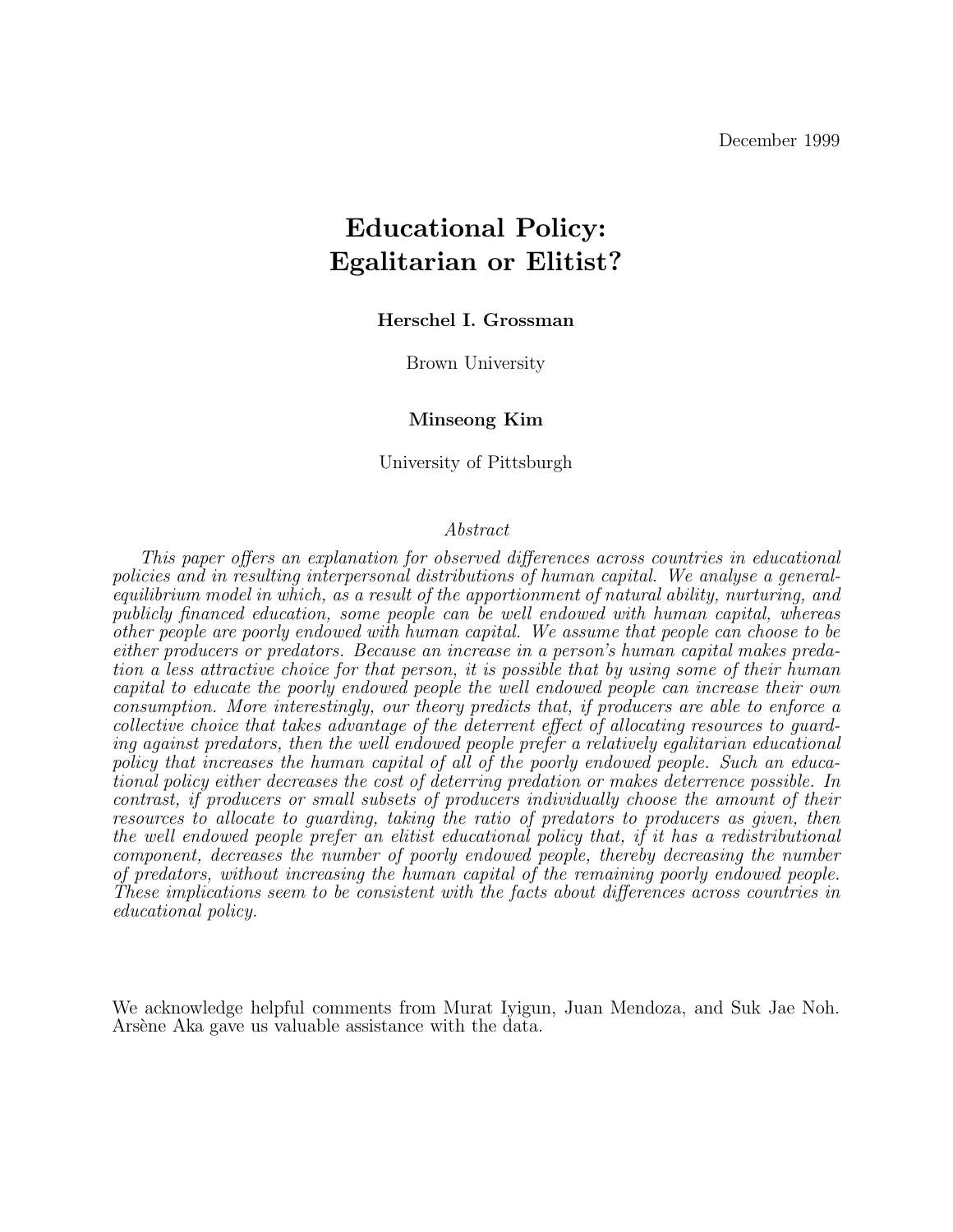Mr. Benson looks to the future and sees a widening social abyss. "We could get to a situation similar to Manila, where the upper and middle classes surround themselves with walls and security guards to protect themselves from an abandoned underclass." ... When asked about Mr. Benson's fear of an urban America that looks like Manila, Mr. Newsome shrugs: "It's already like that," he says. (*The Wall Street Journal*, September 26, 1995, page A8.)

Although almost every modern state provides either public education or public subsidies for education, casual observation reveals that differences in educational policy result in large differences across countries in the interpersonal distribution of human capital. Most notably, in Western European countries and in some East Asian countries, like Japan, Korea, Singapore, and Taiwan, every person receives a good enough education to insure that almost everyone is at least functionally literate. In these countries the resulting distribution of human capital is relatively egalitarian. In contrast,in many of the countries of South America, Africa, and Asia, including the Philippines, and, as Mr. Newsome suggests, also in the United States, educational policy is elitist. In these countries, while many people receive higher education and acquire a large amount of human capital, many other people receive little or no effective education and do not even achieve functional literacy. These people constitute "an abandoned underclass" to which Mr. Benson refers.

This paper proposes a positive theory of the redistributional component of publicly financed education. The theory suggests an explanation for why educational policy is egalitarian in some countries but elitist in other countries.

Our analytical framework is a general-equilibrium model in which, as a result of the apportionment of natural ability, nurturing, and publicly financed education, some people can be well endowed with human capital, whereas other people are poorly endowed with human capital. In this model the interpersonal distribution of human capital has two dimensions. One dimension is the endowment of human capital of a poorly endowed person relative to a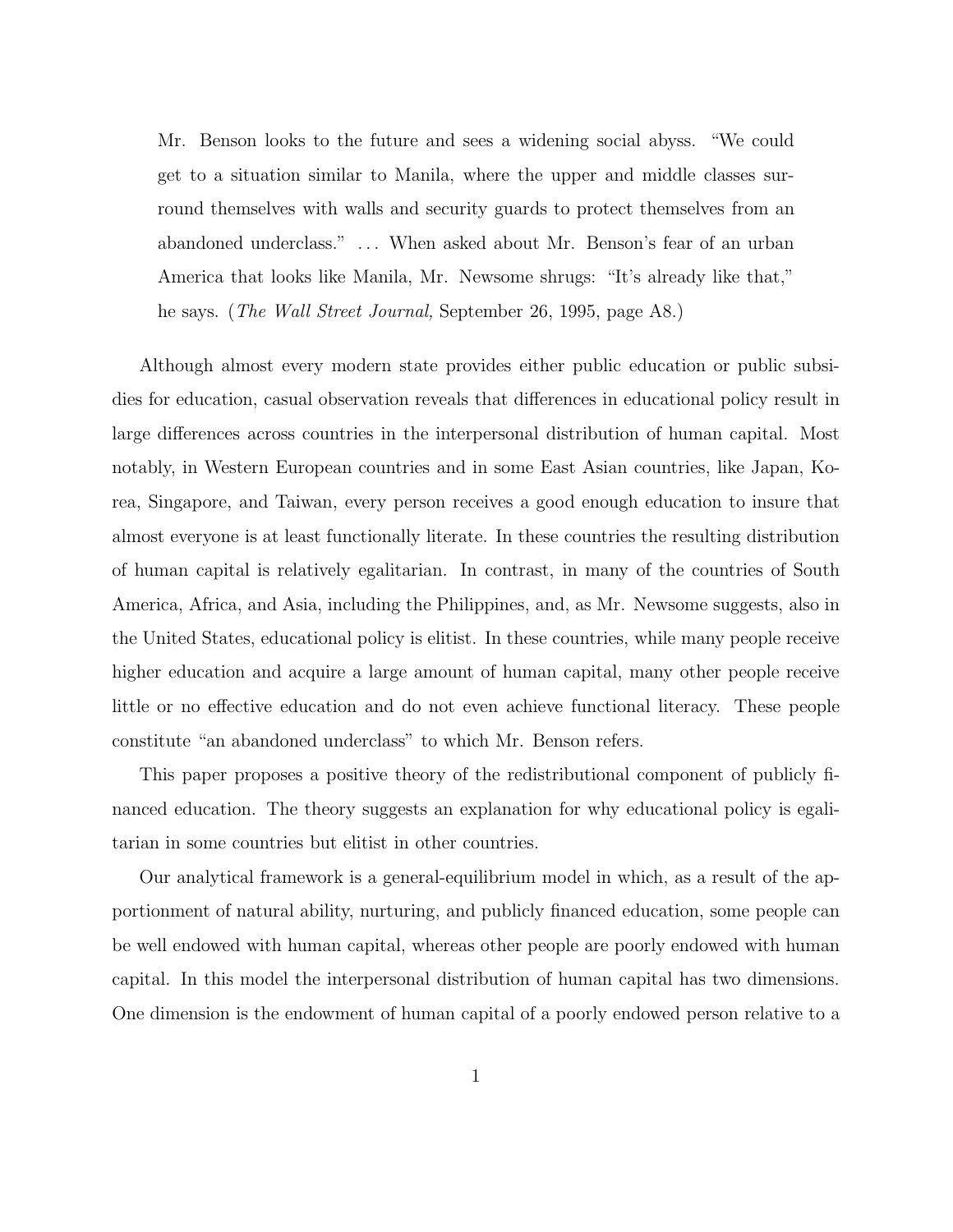well endowed person. The other dimension is the fraction of people who are poorly endowed.

If educational policy has a redistributional component, then the well endowed are using some of their human capital to educate people who, because of either modest natural ability or ineffective nurturing or both, are initially poorly endowed with human capital. An egalitarian educational policy has a redistributional component that increases the human capital of all of the poorly endowed people. An elitist educational policy, in contrast, may or may not have a redistributional component. Also, if it has a redistributional component, then an elitist educational policy only decreases the number of poorly endowed people without increasing the human capital of the remaining poorly endowed people.

To theorize about educational policy we focus on the predatory threat posed by people who are poorly endowed with human capital. To analyse this predatory threat we model people as choosing to be either producers or predators, predators being people who produce nothing, but live by appropriating the product of the producers.

We assume that each person chooses to be either a producer or a predator depending on whether production or predation is more lucrative for  $\lim_{h \to 0} 1$ . We also assume that being a predator is a more attractive choice for a poorly endowed person than for a well endowed person. To implement this assumption as simply as possible, we specify technologies such that a person's human capital enhances his ability to produce, but does not enhance his effectiveness as a predator.<sup>2</sup> Given these technologies, and given that human capital is

<sup>2</sup>This assumption implies that our analysis is applicable to low-skilled predatory activities like burglary,

<sup>1</sup>Dan Usher (1987) developed a pioneering general-equilibrium model in which, as in the present model, people choose whether to be producers or predators and producers decide how much time and effort to put into guarding against predators. In another paper  $-$  Grossman and Kim  $(2000)$   $-$  we analyse the choices of people to be producers or predators in a model in which only some people, whom we define to be amoral, are potential predators.The other people, whom we define to be moral, always choose to be producers, no matter how lucrative predation is relative to production. Usher (1997) assumes that education can increase the fraction of people who are moral.In the present paper we assume that everybody is amoral.Assuming that some people are moral would not change the main predictions about educational policy.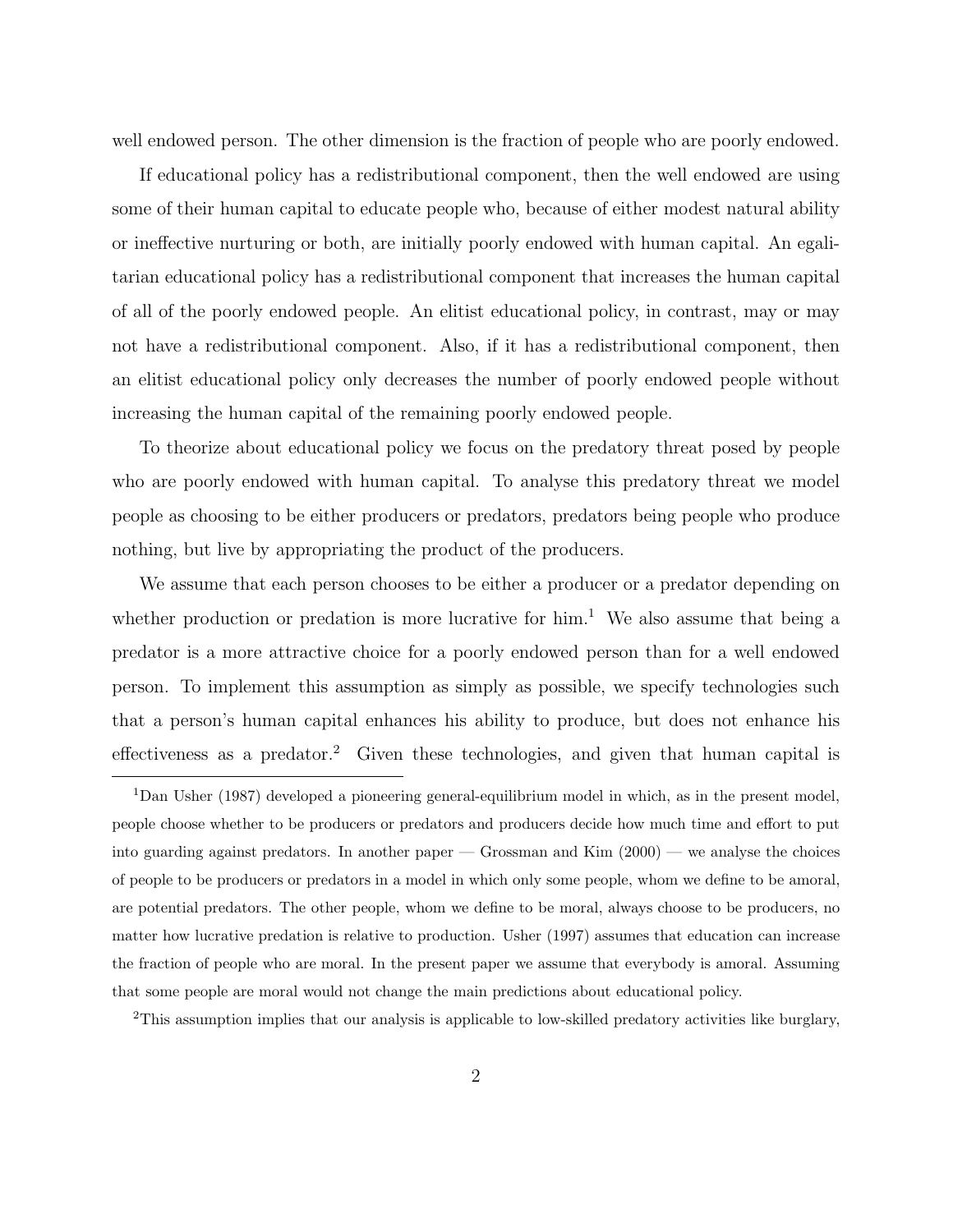inalienable and can be neither directly consumed nor directly exchanged for consumables, a person benefits from a larger endowment of human capital only by choosing to be a producer.

The existence of poorly endowed people who might choose to be predators negatively affects the well endowed people in two ways: First, producers allocate some of their potentially productive human capital to guarding against predators.<sup>3</sup> Second, unless predation is deterred, producers lose some of their production to predators. These negative effects of predation connect to educational policy because the well endowed people can mitigate the threat of predation by using some of their human capital to educate those people who are initially poorly endowed with human capital.<sup>4</sup>,<sup>5</sup>

robbery, and kidnapping. We implicitly abstract from high-skilled predatory activities like embezzlement and some forms of litigation.

<sup>3</sup>Guarding against predators includes all actions that are costly but have the effect of decreasing the fraction of production lost to predation.Examples of ways of guarding against predators include the locating of production in inconvenient but secure places, the production of things that are harder for predators to appropriate, the installation of locks, the building of walls, the hiring of private security guards, and the organizing of a police force.For simplicity, our analysis focuses only the total amount of resources allocated to guarding, abstracting from different ways of guarding. Further, although the model does not explicitly consider the apprehension and punishment of predators, we could easily extend the analysis to allow for apprehension and punishment.The apprehension and punishment of predators would not directly decrease the ability of predators to appropriate the product of producers, but apprehension and punishment by decreasing the expected utility of predators would make the choice to be a predator less attractive.

<sup>4</sup>We could apply a similar analysis to any redistributive policy from which a person can benefit only by choosing not to be a predator. For example, Grossman (1994) considered the possibility that the optimal response of a propertied class to the threat of predation could be a redistribution of land, whereas Grossman (1995) considered the possibility of a subsidy to wages to induce people to choose to be producers.Neither of these earlier papers addressed the central issue in the present paper, which is the interaction between guarding against predators and redistributive policy.

 $5$ Our model abstracts from externalities in production. As many authors have shown, such externalities can induce well endowed people to subsidize the education of poorly endowed people, even in the absence of a predatory threat. For example, François Bourguignon and Thierry Verdier (1996) emphasize production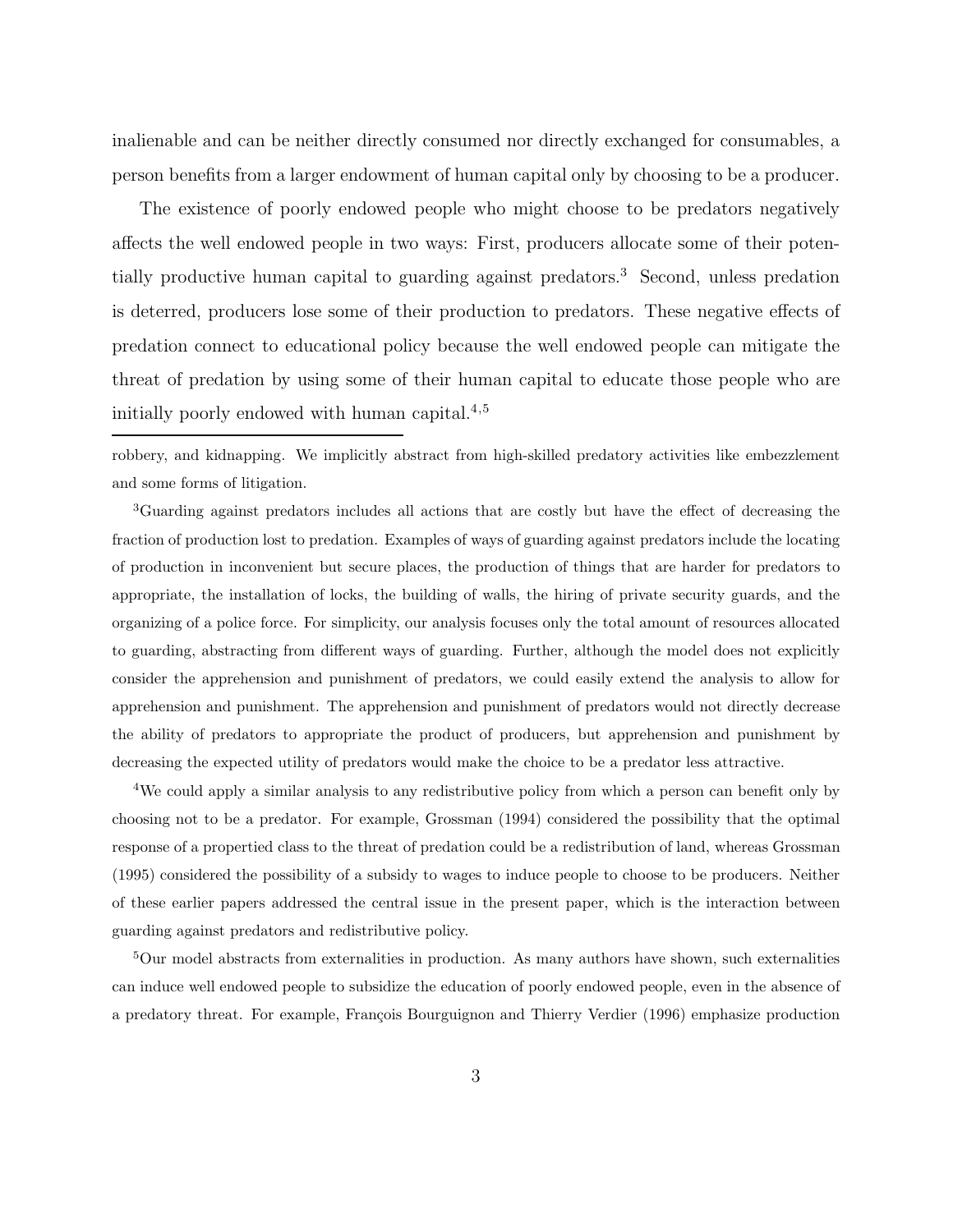Our model assumes that the well endowed people make a collective choice of this redistributional component of educational policy.<sup>6</sup> In addition, our model allows the educational policy that the well endowed people choose to be either egalitarian or elitist, or some combination of egalitarian and elitist. An egalitarian educational policy makes production more lucrative for all of the poorly endowed people, and thereby decreases the amount of guarding against predators that is necessary to deter poorly endowed people from choosing to be predators. An elitist educational policy, if it has a redistributional component, decreases the number of people for whom predation is more lucrative than production, and thereby decreases the number of people who choose to be predators.

In addition to distinguishing between countries with egalitarian and elitist educational policies, we also distinguish countries in which the decision to allocate resources to guarding against predators is made individually from countries in which this decision is made collectively. In our theory an individual producer, or a small subset of producers, who chooses the amount of his human capital to allocate to guarding takes the choices of other people to be either predators or producers as given. In contrast, a collective choice of the amount of guarding takes into account the deterrent effect of guarding on the number of people who choose to be predators.

Although this strategic advantage of a collective choice of the amount of guarding is externalities in a model in which, in contrast to the present model, education enhances the ability of poorly endowed people to pose a political threat to well endowed people.In the present model well endowed people have an incentive to educate poorly endowed people only to mitigate the predatory threat from the poorly endowed people.This simplification focuses our analysis on explaining why educational policy is egalitarian in some countries but elitist in other countries.

<sup>6</sup>We regard this view that donors take the initiative in redistributive policy to be both more general and more realistic, even in "democracies", than the popular median-voter model of redistribution. Also, we implicitly assume that the cost of receiving a publicly financed education, which would include the opportunity cost of time spent in school, is small enough that an initially poorly endowed person would accept any offer of publicly financed education.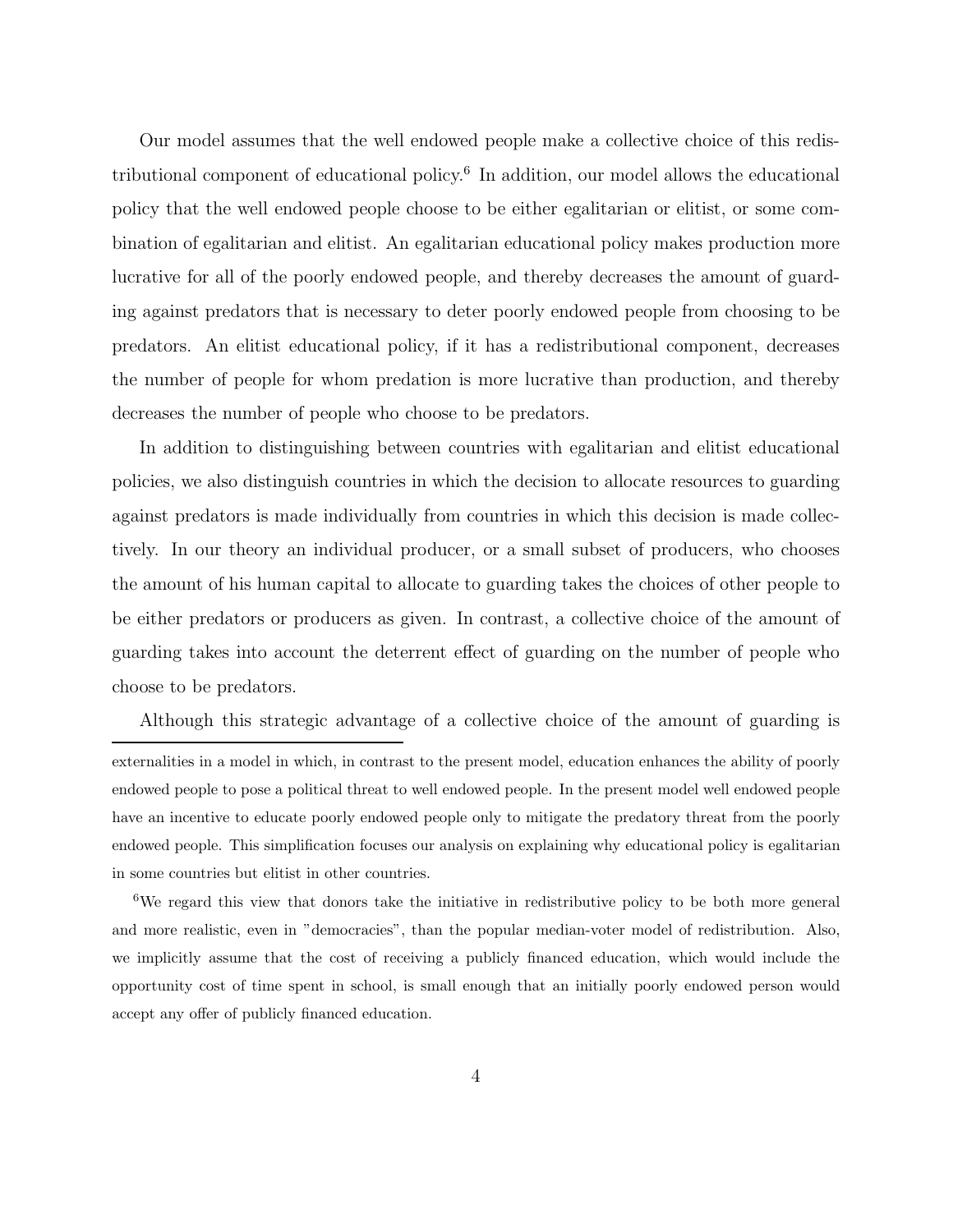important, the enforcement of collective choices is always problematic.<sup>7</sup> In exploring the effect of the limited ability of producers to enforce a collective choice of the amount of guarding,we consider three possible cases.

In the first case, the limited ability of producers to enforce a collective choice of the amount of guarding against predators does not impose a binding constraint. In the second case, the limited ability of producers to enforce a collective choice of the amount of guarding imposes a binding constraint, but with an appropriate redistributive educational policy this constraint is not tight enough to negate the strategic advantage of collective choice. In the third case, the producers' ability to enforce a collective choice of the amount of guarding is so limited that the strategic advantage of collective choice is lost. In this third case producers, or small subsets of producers, individually choose the amount of guarding.

Casual observation suggests that Western European countries and some East Asian countries, like Japan, Korea, and Singapore, and Taiwan, provide historical examples in which producers collectively choose the amount of guarding against predators. Interestingly,we have already observed that these same countries have relatively egalitarian educational policies that provide even the poorly endowed with a relatively good education. In contrast, other countries, mainly in South America, Africa, and Asia, including the Philippines and, perhaps, also the United States, provide historical examples in which at the margin producers, or small subsets of producers, individually choose the amount of guarding. Even more interestingly, we have observed that these countries have elitist educational policies that give some people an excellent education and other people little or no education. These examples suggest that egalitarian educational policies are associated with collective choice of guarding, whereas elitist educational policies are associated with individual choice of guarding.

<sup>7</sup>To be more concrete, we can think of government as being the agent to whom producers assign the task of enforcing a collective choice of the amount of guarding, with taxation being the means of enforcement.In this context limited ability to enforce a collective choice of the amount of guarding reflects limited ability to collect taxes from producers.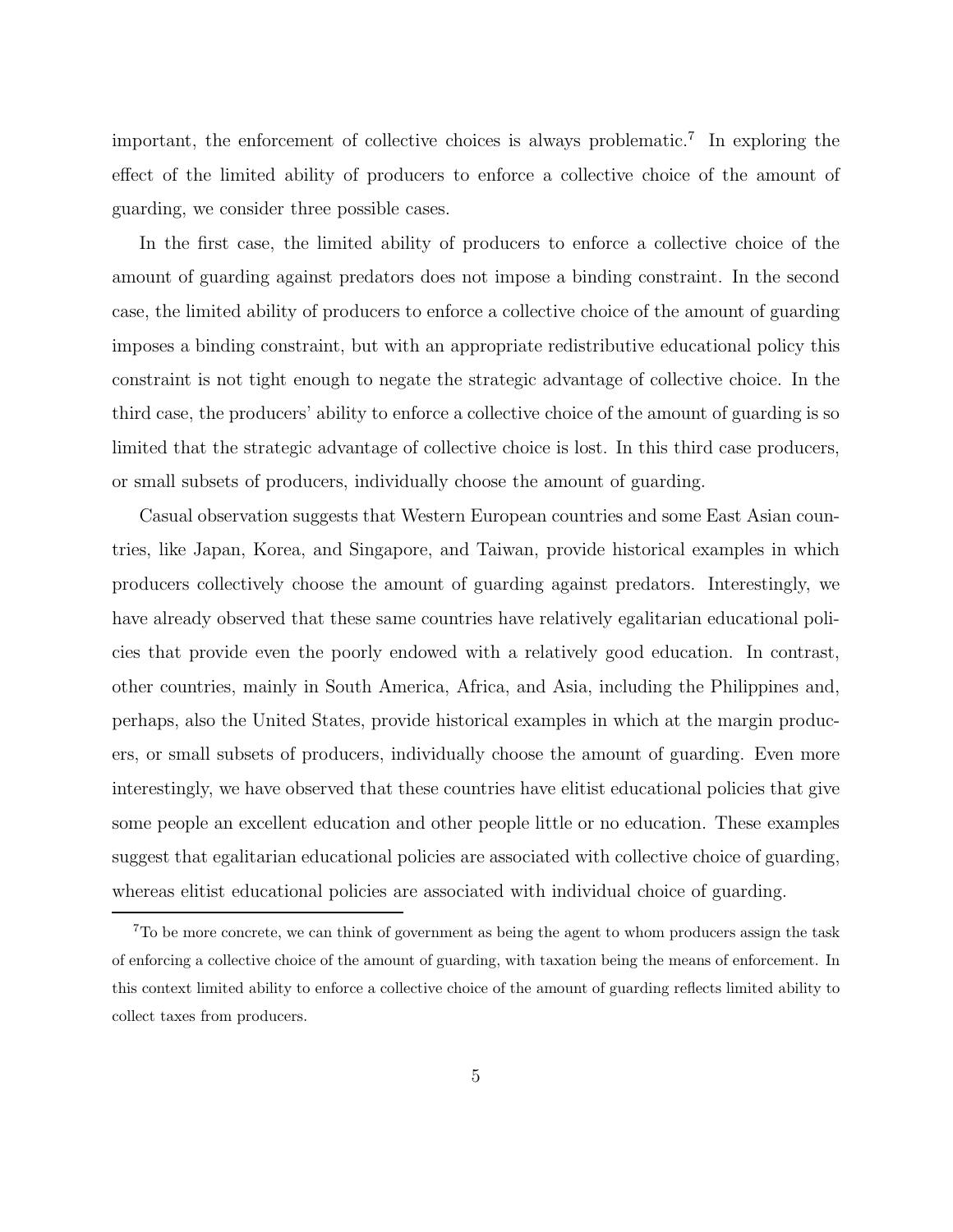To complement this anecdotal evidence we computed the following cross-country regressions:

(I)  $\text{hcsd} = 0.66 + 0.28 \text{ ELF}$ <br>(14.9) (3.3)  $(14.9)$ 

65 Observations  $R^2 = 0.14$  t-statistics in parentheses

(II) 
$$
Q5/Q1 = 4.8 + 6.7
$$
 ELF + 20.0 AGR - 26.4 AGR2  
(4.9) (2.0) (2.3) (-3.1)

73 Observations  $R^2 = 0.11$  t-statistics in parentheses

In regression  $(I)$  the dependent variable, hcsd, is the standard deviation of the logarithm of  $(1 + \text{years of schooling})$  for people older than 15 years. We take this variable to be a measure of inequality in the distribution of human capital.<sup>8</sup> In regression  $(II)$  the dependent variable,  $Q5/Q1$ , is the ratio of the income of the top quintile to the income of the bottom quintile in the income distribution. We take this variable to be an alternative measure of inequality in the distribution of human capital. $9$  The regressor, ELF, is a measure of the degree of ethnic diversity. Following William Easterly and Ross Levine (1997) and Alberto Alesina, Reza Baqir, and Easterly (1997), who suggest that difficulties in providing public goods are attributable to political polarization caused by ethnic diversity, we use ELF as a proxy for limited ability of producers to enforce a collective choice of the amount of guarding.<sup>10</sup> The other regressors, AGR and AGR2, are the fraction of labor force in the agricultural

 $8$ The source for hcsd was Josè De Gregorio and Jong-Wha Lee (1999). We used the observation for the year 1990.

<sup>&</sup>lt;sup>9</sup>The source for  $Q5/Q1$  was Klaus Deininger and Lyn Squire (1996). We used the observation closest to the year 1990. The use of the Gini coefficient as an alternative proxy measure for inequality in the distribution of human capital yielded almost identical results.

<sup>&</sup>lt;sup>10</sup>ELF is an acronym for ethno-linguistic fractionalization. The source for ELF was Anthony Annett (1997) and David Barrett (1992), whose data provides a more detailed and more recent breakdown of ethnolinguistic groups than does the data on ethnic diversity used by Paulo Mauro (1995) and by Easterly and Levine (1997).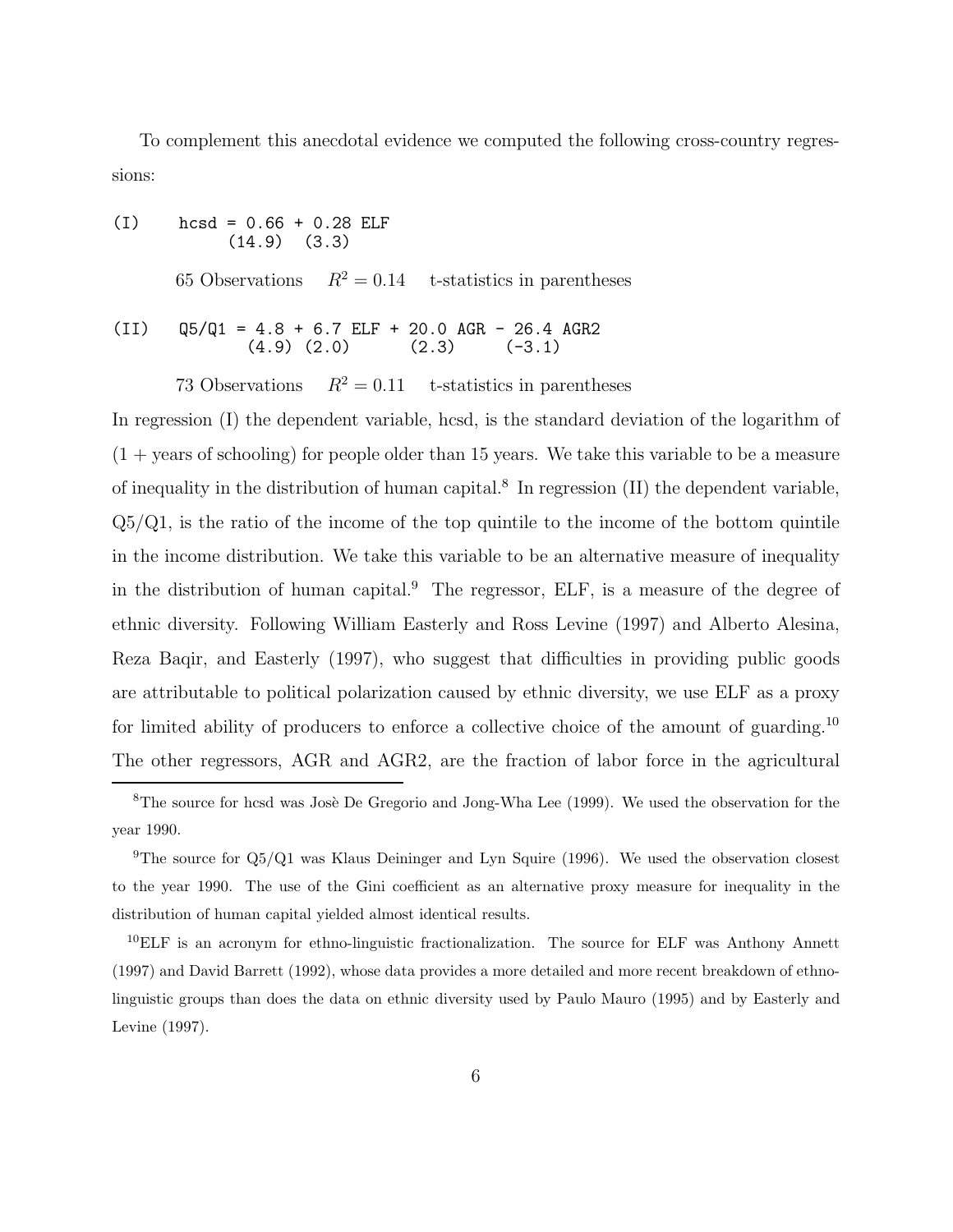sector and the square of this fraction. These variables control for the level of economic development.<sup>11</sup> These regressions show positive and statistically significant dependence of both hcsd and  $Q5/Q1$  on ELF. A possible inference from these regressions is that collective choice of guarding is associated with an egalitarian educational policy, whereas individual choice of guarding is associated with an elitist educational policy, just as the anecdotal evidence suggests.<sup>12</sup>

Our theoretical analysis provides an explanation for these associations. We find that,if producers collectively choose the amount of guarding against predators, then the well endowed people prefer an egalitarian educational policy that increases the human capital of all of the poorly endowed people and, thereby, decreases the amount of guarding that is necessary to deter poorly endowed people from choosing to be predators. In contrast, if producers individually choose the amount of guarding against predators, then the well endowed people prefer an elitist educational policy that, if it has a redistributional component, decreases the number of poorly endowed people and, thereby, decreases the number of people who choose to be predators.

#### **1. Analytical Framework**

Let K denote the human capital of each well endowed person, and let  $k$  denote the human capital of each poorly endowed person, where  $K \geq k > 0$ . Let U denote the ratio of poorly endowed people to well endowed people. The fraction of people who are poorly endowed equals  $U/(1+U)$ , and the fraction of people who are well endowed equals

<sup>&</sup>lt;sup>11</sup>The source for AGR was World Bank (1993). We used the observation for 1990. Together the positive coefficient for AGR and the negative coefficient for AGR2 capture the Kuznets curve.

 $12\text{As additional support for the anecdotial evidence, we found for 14 OECD countries a positive correlation.}$ of 0.5 between ELF and an internationally comparable measure of inequality in human capital, defined as the difference between the scores of the 75th percentile and the 25th percentile in each country on an international test of mathematics and science for primary school students.The source of this measure of inequality in human capital was OECD (1997).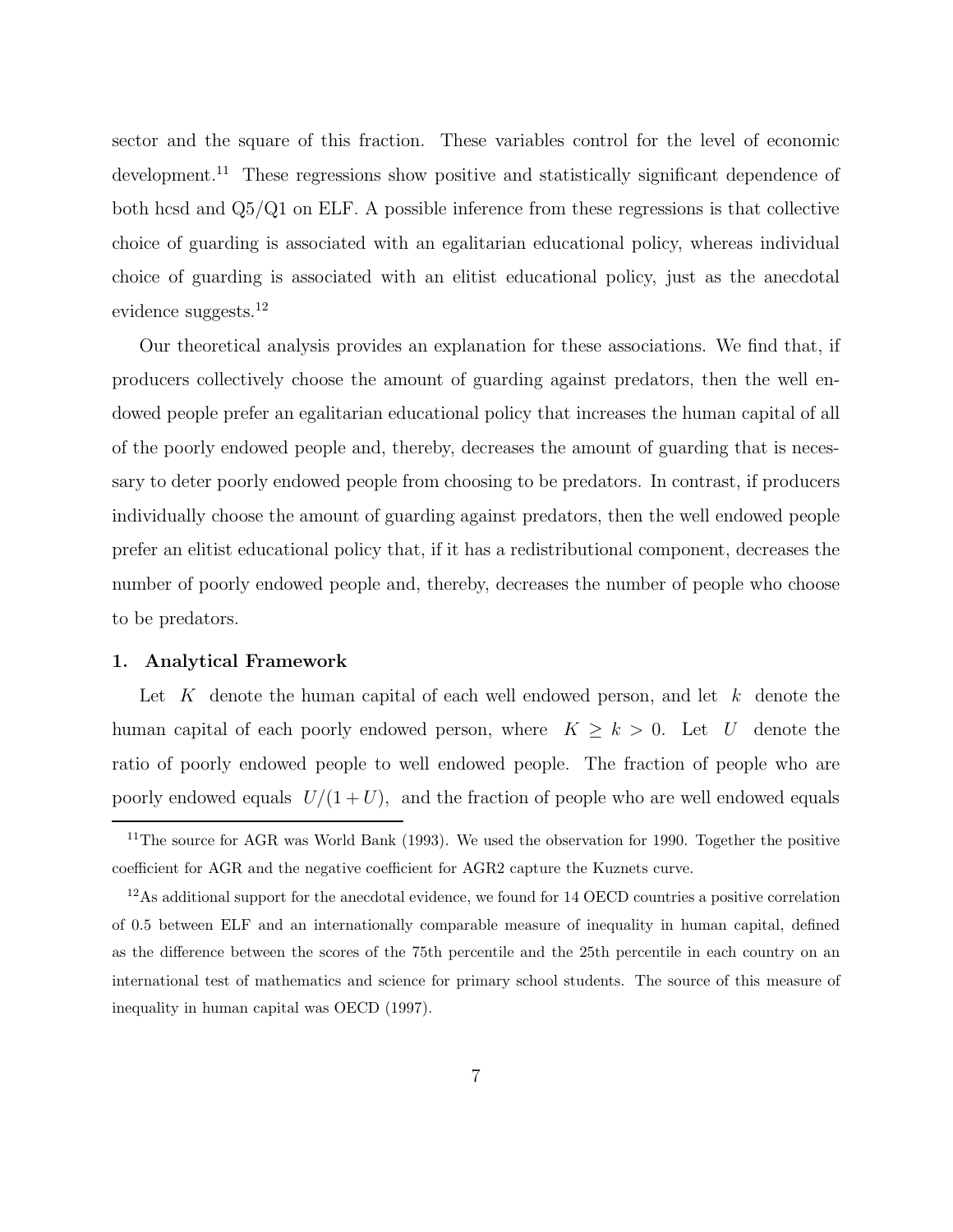$1/(1+U)$ . Aside from their endowments of human capital, people are otherwise identical. The average endowment of human capital, denoted by  $\Omega$ , is

$$
\Omega = \frac{K + Uk}{1 + U}.
$$

Let  $e$ , where  $0 \le e < 1$ , denote the fraction of his human capital that each well endowed person allocates to educating people who are initially poorly endowed with human capital. The variable e captures the redistributional component of publicly financed education.<sup>13</sup> Assuming that each unit of human capital allocated to education produces one additional unit of human capital,  $\Omega$  is related to the average initial endowment of human capital, denoted by  $\Omega_o$ , according to

$$
\Omega = \Omega_o + \frac{eK}{1+U}.
$$

Equating these two expressions for  $\Omega$  and rearranging, we can relate  $(1-e)K$ , the amount of human capital that each well endowed person has available for the production of consumables, to  $\Omega_o$ , U, and k. Specifically,

(1) 
$$
(1-e)K = \Omega_o + U(\Omega_o - k).
$$

Equation (1) implies that, for a given value of  $\Omega_o$ , the combination of U and k fully describes the interpersonal distribution of human capital available for the production of consumables.<sup>14</sup>

<sup>&</sup>lt;sup>13</sup>This formulation restricts educational policy to be in effect a redistribution of human capital from the well endowed to the initially poorly endowed. This restriction accords with our concern with whether or not the initially poorly endowed are "an abandoned underclass".In a different context Raquel Fernandez and Richard Rogerson (1995) suggest that partial public funding of higher education can involve a redistribution from poorer to richer people.

<sup>&</sup>lt;sup>14</sup>If each unit of human capital allocated to education produces  $\lambda$  additional units of human capital, where λ is positive but not necessarily equal to one, then equation (1) generalizes to  $(1 - \lambda e)K = \Omega_o + U(\Omega_o - k)$ . All of the qualitative conclusions derived below obtain whether or not  $\lambda$  equals one.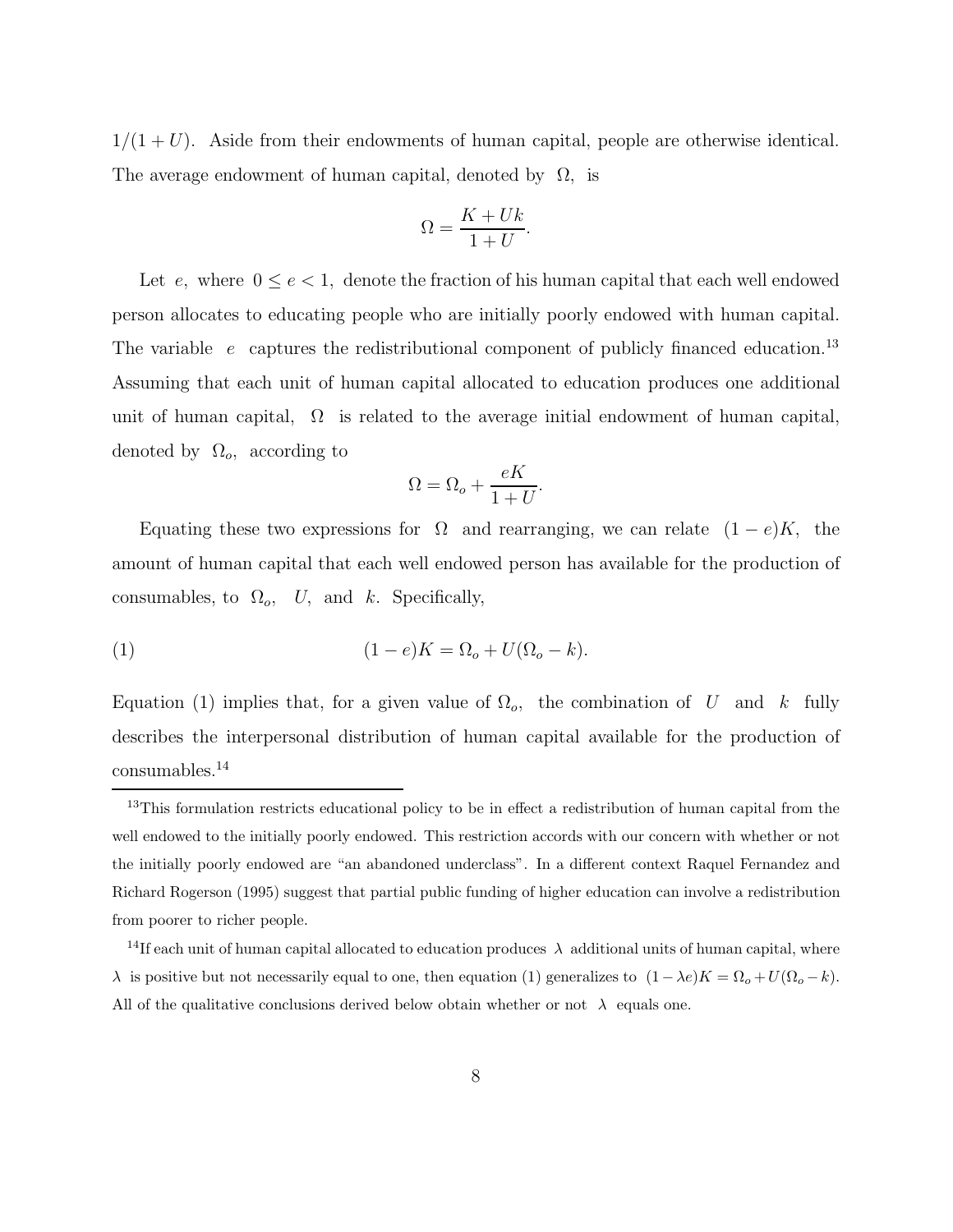Given the amount of human capital that he has available for production each person must choose whether to be a producer or a predator. Let  $N$  denote the fraction of people who are well endowed and who choose to be producers, let  $n$  denote the fraction of people who are poorly endowed and who choose to be producers, and let  $R$  denote the ratio of predators to producers. The fraction of people, whether well endowed or poorly endowed, who choose to be predators equals  $R/(1 + R)$ , which is identical to  $1 - N - n$ .

If a person chooses to be a producer, then he must allocate his human capital between production and guarding against predators. Let  $G$  denote the ratio of the human capital that a producer allocates to guarding against predators to the human capital that he allocates to the production of consumables. The fraction of his human capital that a producer allocates to guarding equals  $G/(1+G)$ , and the fraction of his human capital that a producer allocates to production equals  $1/(1+G)$ .

As discussed above, the choice of  $G$  can be made either collectively or individually. Let  $\overline{G}$  denote the maximum collective choice of G that producers can enforce. The present analysis takes  $\overline{G}$  to be an exogenous variable. Endogenizing  $\overline{G}$  would be an interesting extension.

To simplify the analysis of the choice between being a producer or a predator, assume that a unit of human capital can produce one unit of consumables. The number of units of consumables that a producer actually produces equals the product of the amount of human capital that he has available for production and the fraction of this human capital that he allocates to production. Thus, a well endowed producer produces  $(1 - e)K/(1 + G)$  units of consumables, a poorly endowed producer produces  $k/(1+G)$  units of consumables, and, with the same G for all producers, total production equals  $[N(1-e)K + nk]/(1+G)$  units of consumables.

Let  $p$  denote the fraction of his production that a producer appropriates. Predators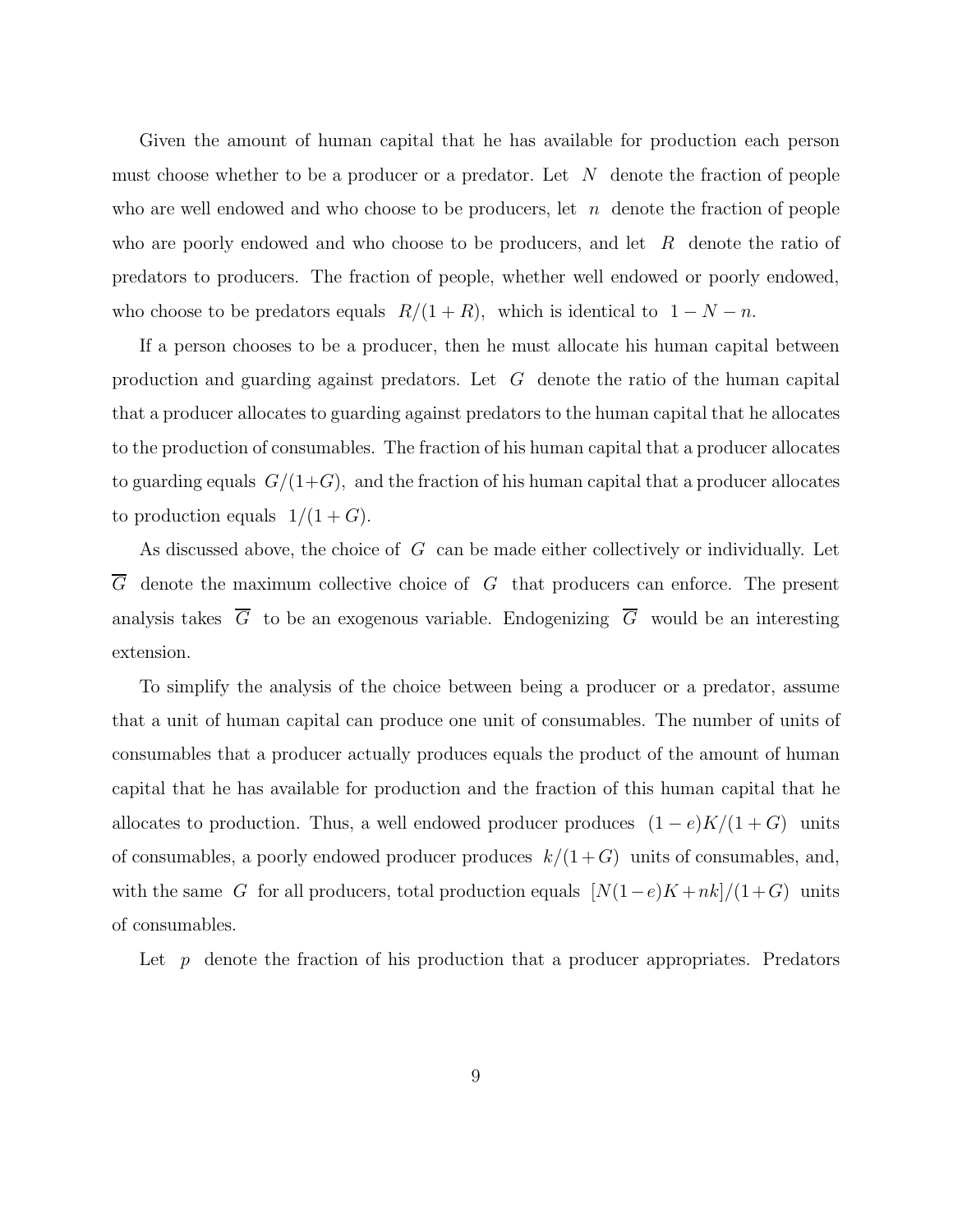appropriate the fraction  $1 - p^{15}$  It is natural to assume that p depends negatively on the ratio of predators to producers and positively on a producer's guarding ratio.<sup>16</sup> Specifically, assume that

(2) 
$$
p = \frac{1}{1 + \theta R / G}, \text{ where } \theta \ge 0.
$$

In equation (2), the parameter  $\theta$ , which embodies the technology of predation, determines the effectiveness of predators in appropriating consumables for given values of  $R$  and  $G$ . The specification that  $p$  does not depend on the identity of the predators reflects the assumption that well endowed people and poorly endowed people are equally effective at predation.<sup>17</sup>

Let  $C$  denote the consumption of a well endowed producer, and let  $c$  denote the consumption of a poorly endowed producer. As a well endowed producer produces (1 −  $e)K/(1+G)$  units of consumables, and a poorly endowed producer produces  $k/(1+G)$ 

<sup>16</sup>A random matching story provides a simple rationale for these assumptions. The larger is the ratio of predators to producers the more frequently will each producer encounter a predator.The larger is the ratio of resources allocated to guarding against predators to production that has to be guarded the less successful will the predators be in each encounter.

<sup>17</sup>Equation (2) assumes, for simplicity, that for each producer p depends only on R and on his own guarding ratio.We could extend the model to allow for a negative externality in guarding.For example, it is possible that, if your neighbors build high walls around their properties but you do not build a high wall around your property, then your property becomes a relatively easier target for burglars.In this case, for each producer  $p$  also would be positively related to his own guarding ratio relative to the guarding ratio of other producers.It is easy to show that in the case of individual choice of the amount of guarding this effect would cause each producer to choose a larger guarding ratio for any given value of  $R$ . But, because individual producers take  $R$  as given, a negative externality in guarding would not change the conclusion that in the case of collective choice of the amount of guarding producers, taking into account the deterrent effect of guarding, would choose to enforce an even larger guarding ratio.

<sup>&</sup>lt;sup>15</sup>For simplicity the model abstracts from possible destruction of some consumables as the result of predation. In Grossman and Kim (1995) we show how destruction is easily incorporated into the analysis.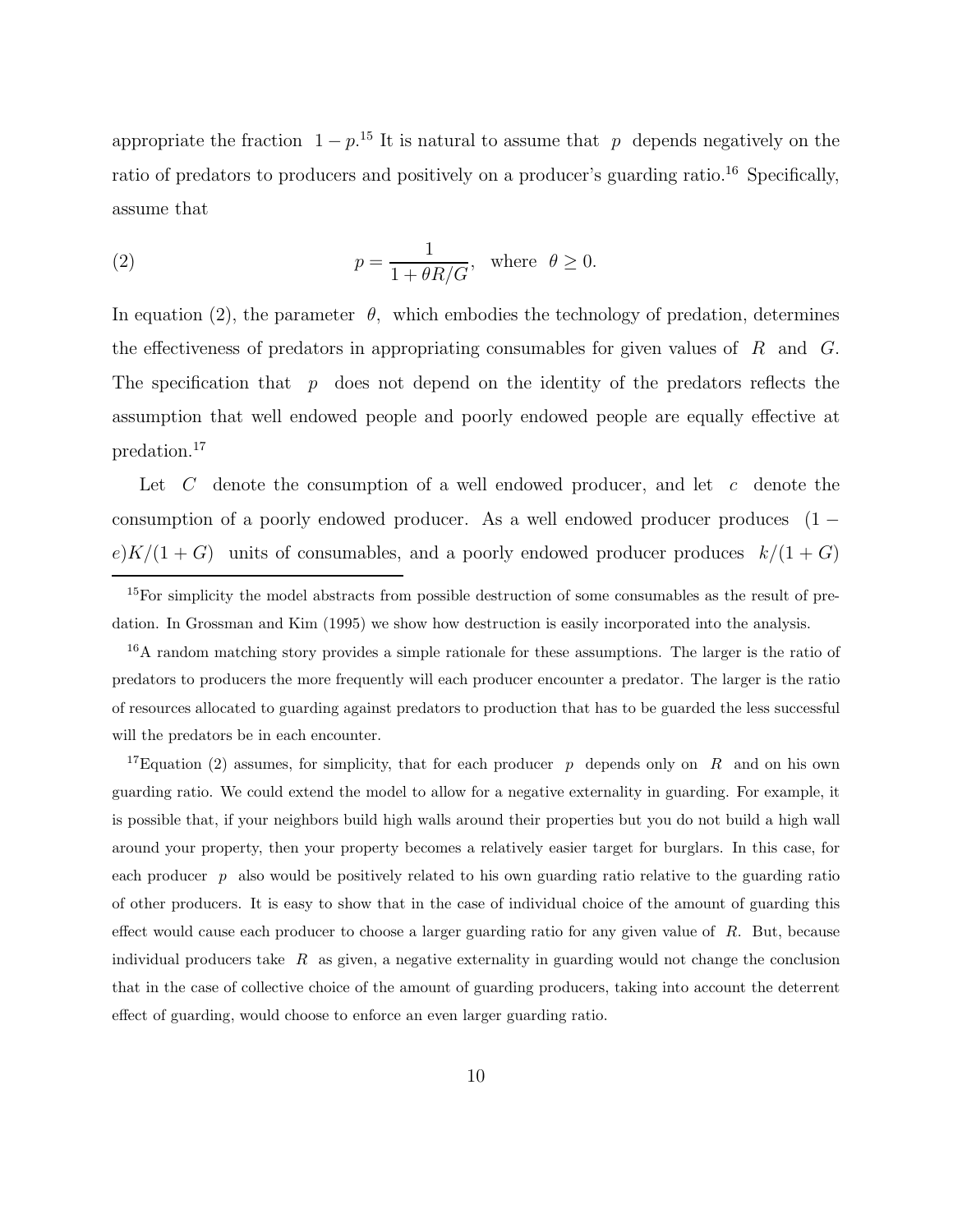units of consumables, we have

$$
(3) \t\t C = \frac{p(1-e)K}{1+G}
$$

and

$$
(4) \t\t\t c = \frac{pk}{1+G}.
$$

Let D denote the consumption of a predator. As total production equals  $[N(1-e)K +$  $nk]/(1+G)$  units of consumables, assuming that each predator obtains an equal share of the total amount of consumables appropriated from the producers, we have

(5) 
$$
D = \frac{1-p}{R/(1+R)} \frac{N(1-e)K + nk}{1+G}.
$$

According to equation (5) D is a decreasing function of R. If R equals zero, then the analysis takes the value of D to be  $\lim_{R\to 0} D$ , which, using equations (1) and (2), equals  $\theta \Omega_o/G(1+G).$ 

#### **2. The Choice to be a Producer or a Predator**

To decide whether to be a producer or a predator, each well endowed person compares the values of  $C$  and  $D$ , both of which he takes as given, and each poorly endowed person compares the values of c and  $D$ , both of which he takes as given. Using equations (1) -(5) we find that the choices of well endowed and poorly endowed people to be producers or predators depend on  $G$  in the following way:<sup>18</sup>

1. If D equals C but is larger than c, then poorly endowed people prefer to be predators,whereas well endowed people are indifferent between being producers or predators. This case would occur if and only if  $G$  equals  $\theta$ . In this case, R can take any value larger than or equal to U.

<sup>&</sup>lt;sup>18</sup>The ratios  $D/C$  and  $D/c$  are undefined for G smaller than  $\theta$ .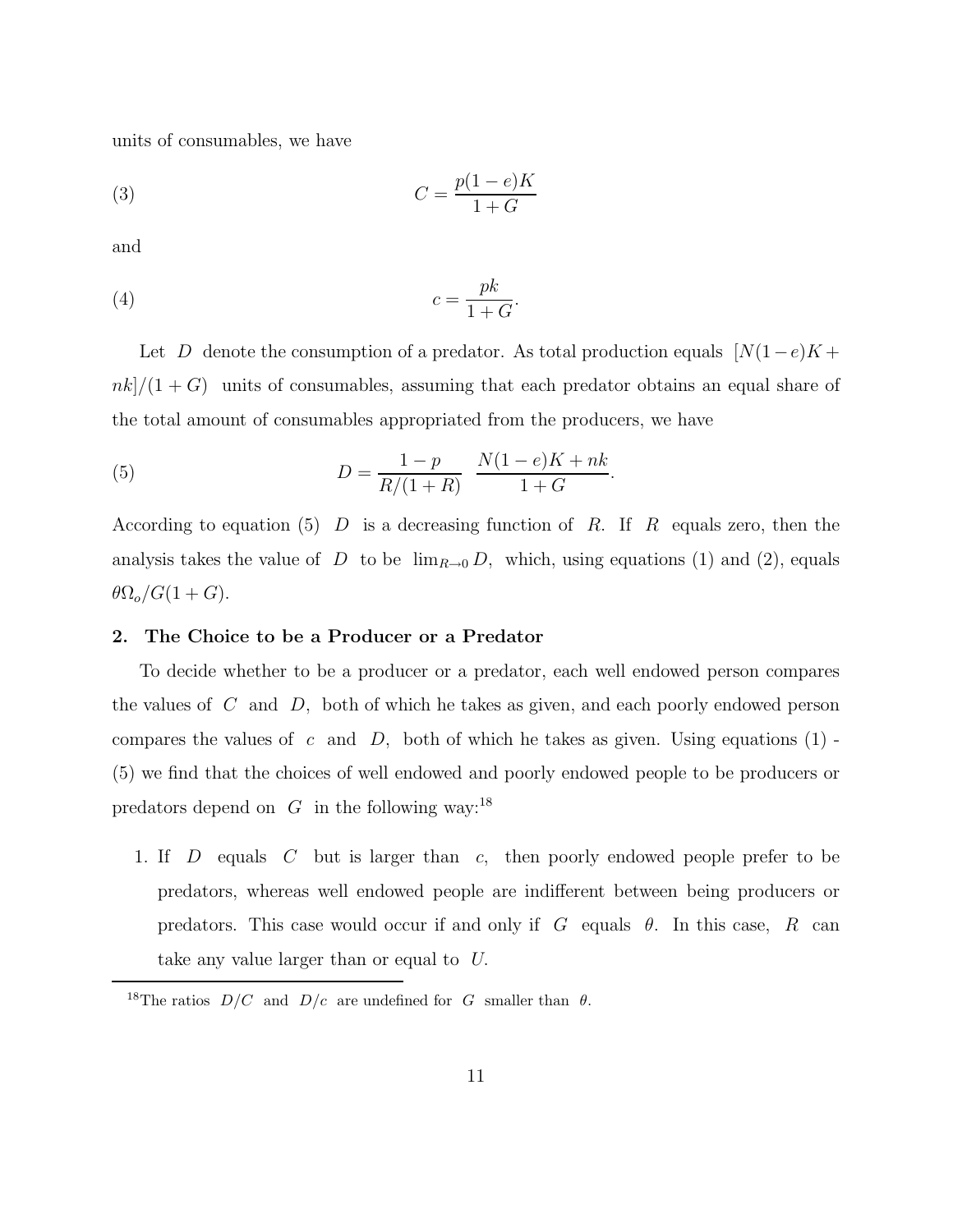- 2. If D is smaller than C but larger than c, then poorly endowed people prefer to be predators,whereas well endowed people prefer to be producers. This case could occur only if G is larger than  $\theta$ , but smaller than  $\theta(1-e)K/k$ . In this case, R is equal to U.
- 3. If  $D$  is smaller than  $C$  but equal to  $c$ , then poorly endowed people are indifferent between being producers or predators, whereas well endowed people prefer to be producers. This case could occur only if G is equal to or larger than  $\theta \Omega_o/k$ , but not larger than  $\theta(1-e)K/k$ . In this case, the equality between D and c implies that R is equal to  $(G - \theta \Omega_o/k)/(\theta \Omega_o/k - \theta)$ . This implied value of R is equal to or smaller than U, but larger than or equal to zero.
- 4. If D is smaller than both c and C, then every person prefers to be a producer. This case could occur only if G is larger than  $\theta \Omega_o/k$ . In this case, R equals zero.

Summarizing these results we have

(6) 
$$
R = \begin{cases} x \in [U, \infty] & \text{if and only if} \quad G = \theta \\ U & \text{only if} \quad \theta < G < \theta(1 - e)K/k \\ \frac{G - \theta \Omega_o / k}{\theta \Omega_o / k - \theta} & \text{only if} \quad \theta \Omega_o / k \le G \le \theta(1 - e)K/k \\ 0 & \text{only if} \quad G > \theta \Omega_o / k. \end{cases}
$$

The piecewise linear locus in Figure 1 illustrates equation (6). The next section turns to the choice of G by producers.

### **3. The Ratio of Predators to Producers with Unconstrained Collective Choice of the Amount of Guarding**

Consider a country in which the limited ability of producers to enforce a collective choice of the amount of guarding against predators, as represented by  $\overline{G}$ , does not impose a binding constraint. In this country the producers collectively choose G to maximize C and c, as given by equations (3) and (4). This unconstrained collective choice of  $G$  takes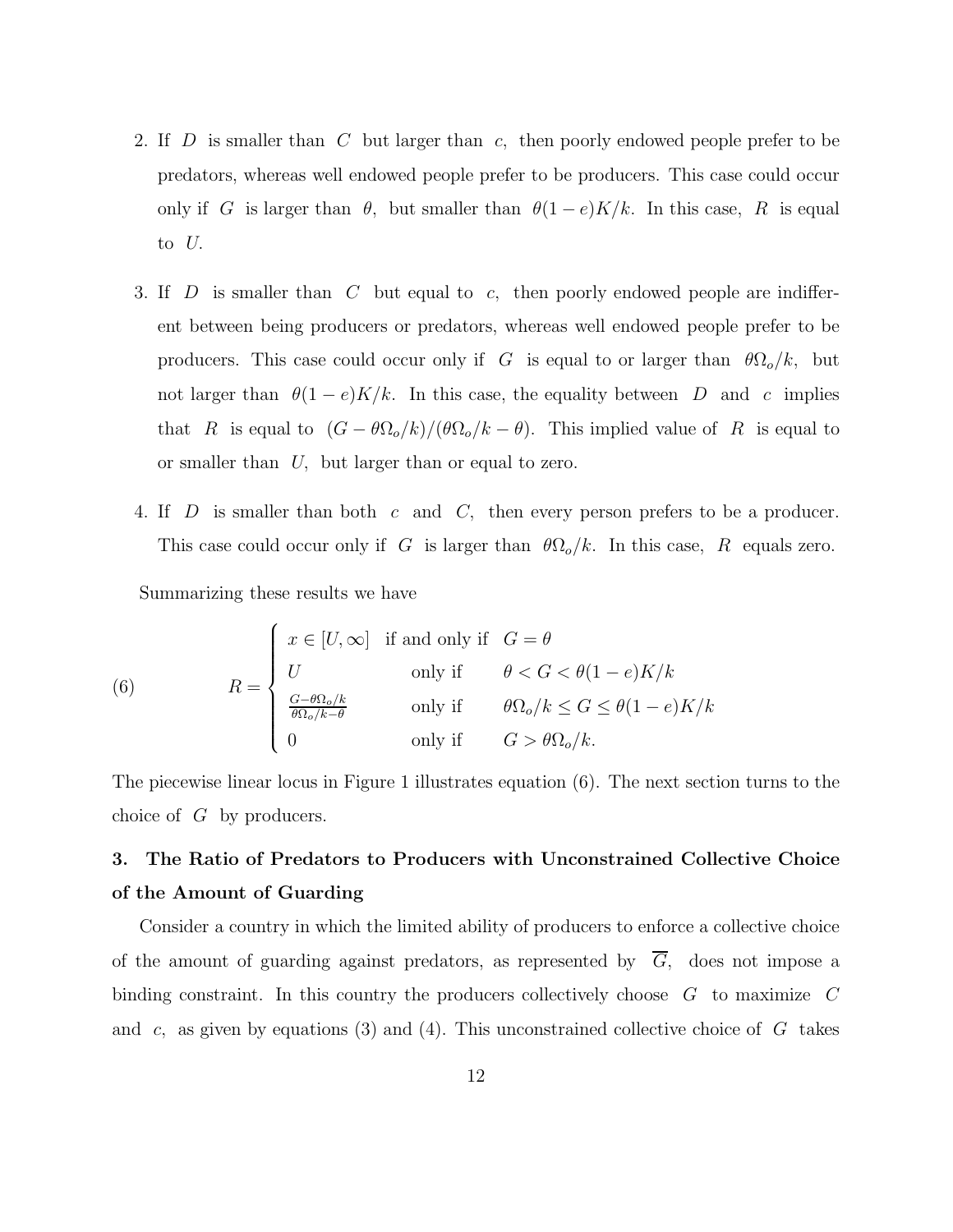into account both the effect of  $G$  on  $p$  for a given ratio of predators to producers, as given by equation (2), and the effect of  $G$  on the choices of well endowed people and poorly endowed people to be predators, as given by equation  $(6)$ . Because a producer choosing his amount of guarding individually would not take into account the effect of G on R, the unconstrained collective choice of  $G$  is as large as or larger than producers would choose individually. Hence, given an unconstrained collective choice of  $G$  producers would not individually choose to allocate any additional human capital to guarding.

Substituting equations (2) and (6) into equations (3) and (4), we find that both C and c have a local maximum at G equal to G<sup>\*</sup>, where G<sup>\*</sup> equals  $(1+\epsilon)\theta(1-e)K/k$ , and where  $\epsilon$ , a small positive number, is the smallest fraction by which the producers collectively can choose to increase G. From equation (6),  $G^*$  is the minimum value of G that would result in an equilibrium in which  $R$  uniquely equals zero  $-$  that is, the minimum value of  $G$  that would surely deter every person, whether well endowed or poorly endowed, from choosing to be a predator.<sup>19</sup> Note that  $G^*$  is positively related to  $(1-e)K/k$ .

We also find that both  $C$  and  $c$  can have either one of two other local maxima. One of these possible local maxima is at G equal to  $\sqrt{\theta U}$ , which is the solution to the firstorder conditions for an interior maximum,  $dC/dg = dc/dg = 0$ , given  $R = U$ . The other possible local maximum is at G equal to  $(1 + \epsilon)\theta$ , which is the minimum value of G that would deter only all of the well endowed people from choosing to be predators. Note that  $(1 + \epsilon)\theta$  is also the value that G<sup>\*</sup> approaches as k approaches  $(1 - e)K$  — that is, as the interpersonal distribution of human capital becomes more egalitarian.

To determine the global maximum, we compare the values of  $C$  and  $c$  associated with G equal to  $G^*$ ,  $\sqrt{\theta U}$ , and  $(1+\epsilon)\theta$ . Substituting equations (2) and (6) into equation (3)

<sup>&</sup>lt;sup>19</sup>Equation (6) says that  $R = 0$  could also be associated with values of G such that  $\theta(1-e)K/k \ge$  $G > \theta \Omega_o/k$ . But, such values of G also can be associated with positive values of R.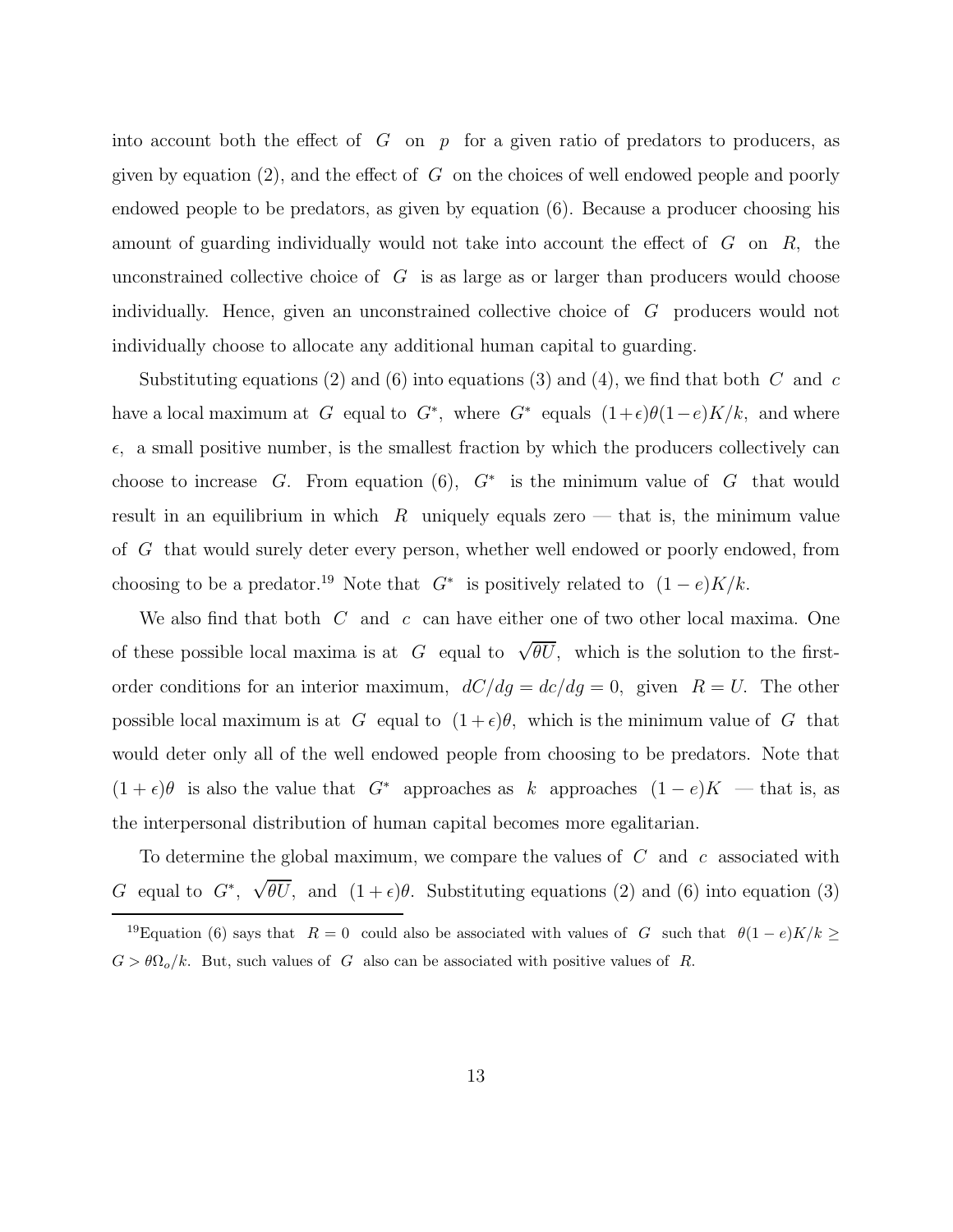we find that the values of  $C$  that would result from each of these possible choices of  $G$  are

(7) 
$$
C = \begin{cases} \frac{(1-e)K}{1+G^*} & \text{for } G = G^* \\ \frac{(1-e)K}{(1+\sqrt{\theta U})^2} & \text{for } G = \sqrt{\theta U} \\ \frac{(1-e)K}{(1+\frac{U}{1+\epsilon})[1+(1+\epsilon)\theta]} & \text{for } G = (1+\epsilon)\theta \end{cases}
$$

The values of c that would result from each of these possible choices of  $G$  are the same, except that k replaces  $(1 - e)K$  in the numerator of each expression. Given k and U the producers collectively choose the value of  $G$  for which the resulting values of  $C$  and c are largest. Denote the resulting value of  $C$  as  $C_J$ .

Equation (7) implies that either the smaller is  $(1-e)K/k$  or the larger is U the more likely are the producers collectively to set  $G$  equal to  $G^*$  in order to deter all people, both the poorly endowed as well as the well endowed, from choosing to be predators. The intuition for this result is that the smaller is  $(1 - e)K/k$  the smaller is  $G^*$ , whereas the larger is  $U$  the larger would be the ratio of predators to producers and the resulting fraction of production lost to predation if the poorly endowed people were not deterred from choosing to be predators.

### **4. Educational Policy With Unconstrained Collective Choice of the Amount of Guarding**

Let  $k_o$  denote the initial endowment of human capital of an initially poorly endowed person, let  $K_o$  denote the initial endowment of human capital of a well endowed person, and let  $U<sub>o</sub>$  denote the ratio of initially poorly endowed people to initially well endowed people. Equation (1) implies that  $K_o$  equals  $\Omega_o + U_o(\Omega_o - k_o)$ . To make the problem interesting assume that initial interpersonal distribution of human capital is such that the initial ratio of poorly endowed to well endowed people is large and that initially poorly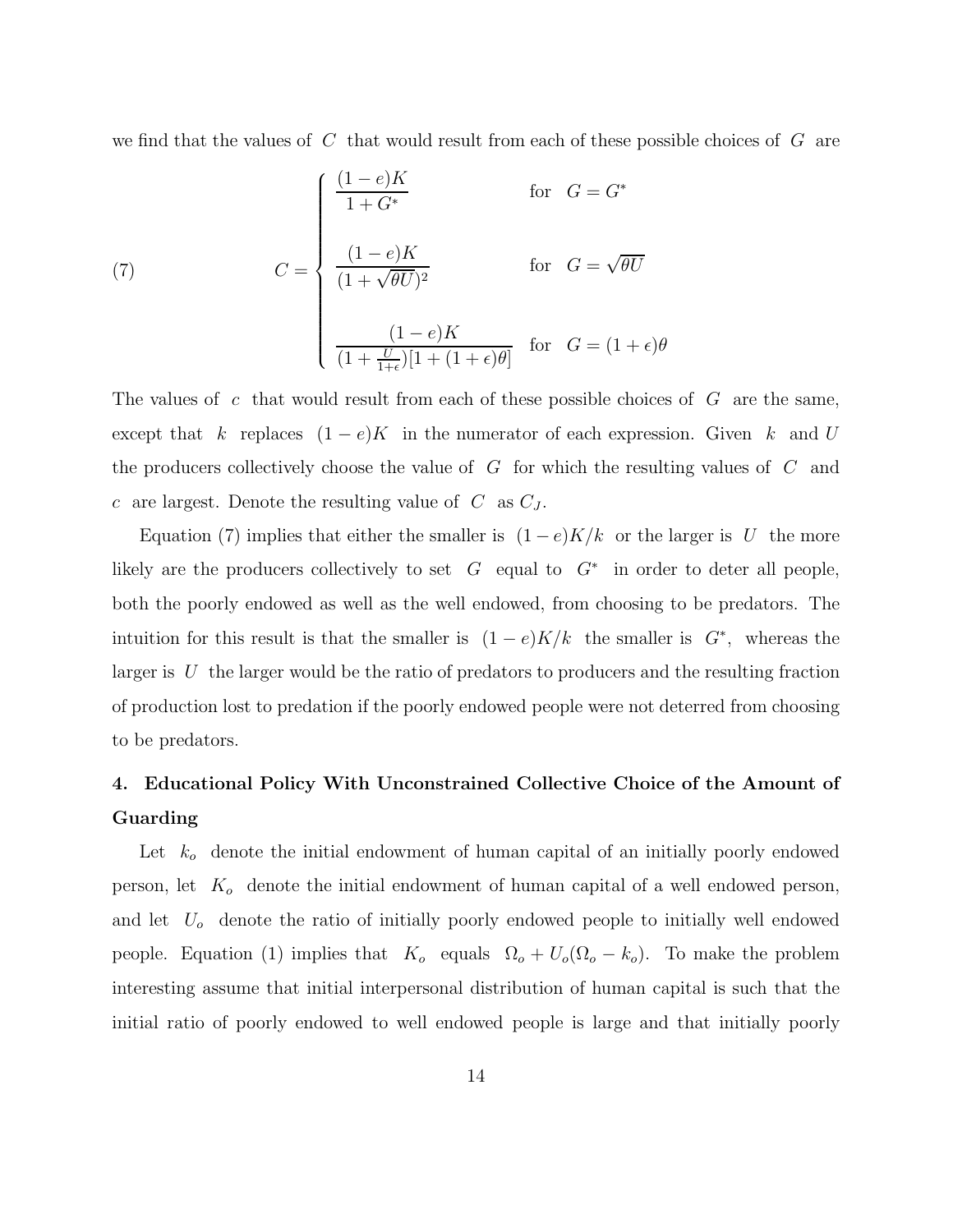endowed people have little human capital relative to the well endowed people. Specifically, assume that  $k_o$  is smaller than  $K_o\sqrt{\theta/U_o}$  and that  $U_o$  is larger than  $\theta$ . Given this initial interpersonal distribution of human capital both  $C$  and  $c$  have local maxima at  $G$ equal to  $(1 + \epsilon)\theta K_o/k_o$  and at G equal to  $\sqrt{\theta U_o}$ . Either one or the other of these local maxima can be the global maximum. Figure 2 illustrates how  $C$  depends on  $G$  in this initial situation.

As discussed above, the well endowed people make a collective choice of the fraction of their human capital to allocate to educating people who are initially poorly endowed with human capital. In addition, the educational policy that the well endowed people collectively choose can be either egalitarian, in that it increases the human capital of all of the poorly endowed people, or elitist, in that, if it has a redistributional component, it only decreases the number of poorly endowed people, or some combination of egalitarian and elitist. The objective of the well endowed people is to maximize their own consumption.<sup>20</sup>

The problem that the well endowed people solve is to choose k and U to maximize  $C_J$ , the consumption of a well endowed person, as derived from equation (7), subject to  $k \geq k_o$ and  $U \leq U_o$ . The constraints  $k \geq k_o$  and  $U \leq U_o$  are consistent with educational policy being in effect a redistribution of human capital from the well endowed to the initially poorly endowed. Equation (1) implies that, given  $\Omega_o$ , the choice of k and U also determines  $(1-e)K$ , the amount of human capital that each well endowed person has available for the production of consumables.

Substituting equation (1) into equation (7) we find that, with U larger than  $\theta$ , the

 $20$ For ease of exposition we analyse sequentially the three decisions — the choice of each person to be a producer or a predator, the choice by producers of the amount of guarding against predators, and the choice by well endowed people of an educational policy. The equilibrium of our model simultaneously reconciles these choices.In this equilibrium the consumption of the people with the largest consumption is maximized. In Grossman and Kim (1999) we use a model similar to the model in the present paper to derive the distribution of human capital that maximizes the consumption of the person with the smallest consumption.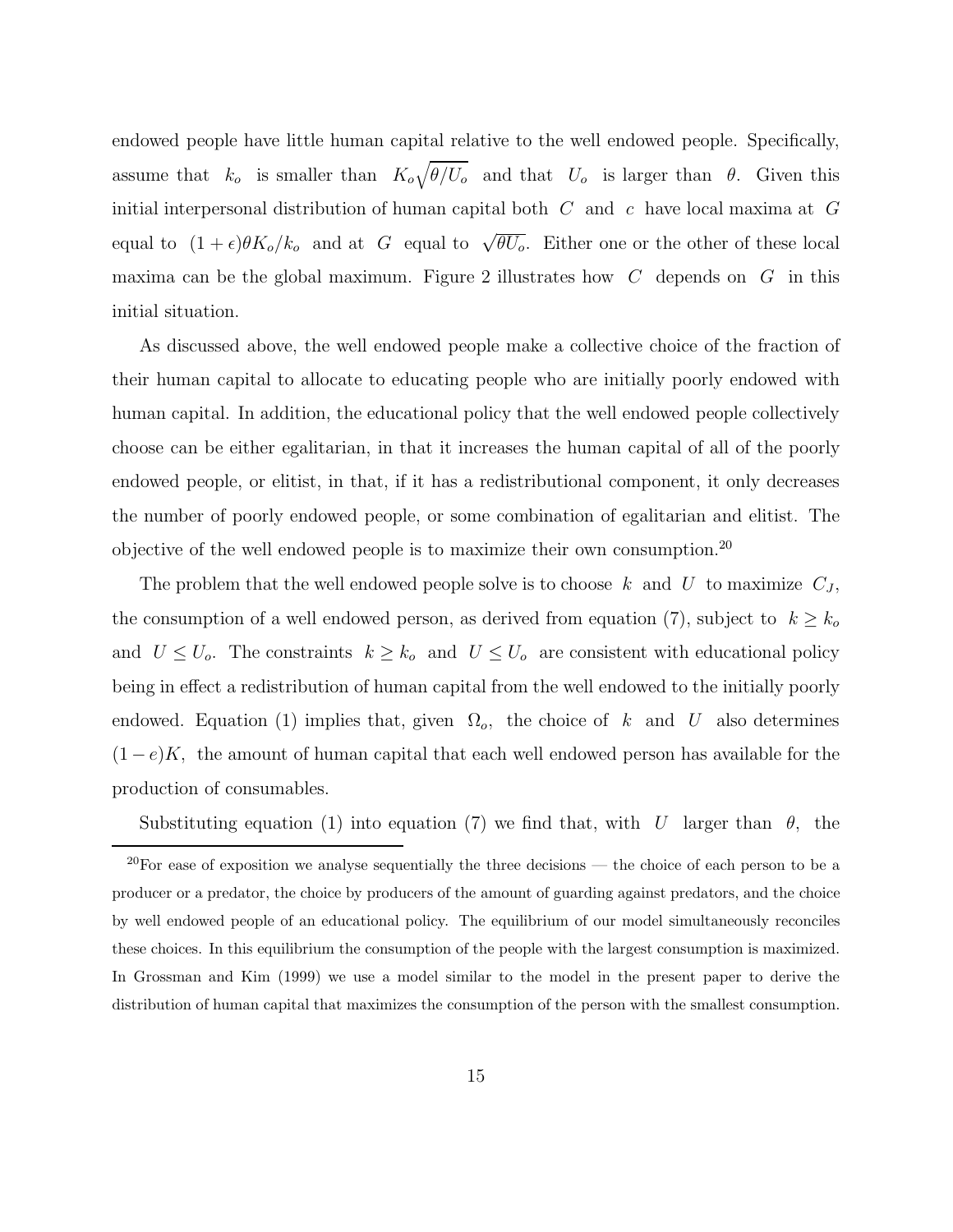maximum value of  $C_J$  obtains for G equal to  $G^*$ , the minimum value of G for which R equal to zero unambiguously obtains, and for  $k/(1-e)K$  equal to  $\sqrt{\theta/U}$ . In addition, for these values of G and  $k/(1-e)K$  the maximum value of  $C_J$  is a nondecreasing function of U. Thus, with  $U_o$  larger than  $\theta$  and  $k_o$  smaller than  $K_o\sqrt{\theta/U_o}$ , the solution to the problem of maximizing  $C_J$  is for the initially well endowed people to leave U unchanged and equal to  $U_o$ , but to increase k, and to decrease  $(1-e)K$ , to satisfy

(8) 
$$
k = (1 - e)K\sqrt{\theta/U_o}.
$$

Increasing k and decreasing  $(1 - e)K$  decreases  $G^*$ .

Given this interpersonal distribution of human capital, the producers collectively choose

(9) 
$$
G = G^* = (1 + \epsilon)\sqrt{\theta U_o}.
$$

From equation (9) we see that the assumption that  $\overline{G}$  is not a binding constraint implies that  $\overline{G}$  is at least as large as  $(1 + \epsilon)\sqrt{\theta U_o}$ . (See Mathematical Appendix A for a more complete derivation of these results.)

This analysis says that, if the limited ability of producers to enforce a collective choice of the amount of guarding against predators does not impose a binding constraint, then the well endowed people choose an egalitarian educational policy that increases the human capital of all of the initially poorly endowed people. Figure 3 illustrates how C depends on  $G$  with this egalitarian educational policy. This educational policy, however, does not equalize everyone's human capital, nor does it decrease the fraction of people who are poorly endowed. Given the interpersonal distribution of human capital that results from this educational policy, the producers collectively chose enough guarding against predators to deter everyone from choosing to be a predator.<sup>21</sup> In this case, the educational policy

 $21$ This implication involves the implicit assumption that every person who is initially poorly endowed with human capital is sufficiently educable to be able to achieve the endowment  $k$  as given by equation  $(8)$ . In reality, it is likely that some people are not sufficiently educable to achieve this endowment of human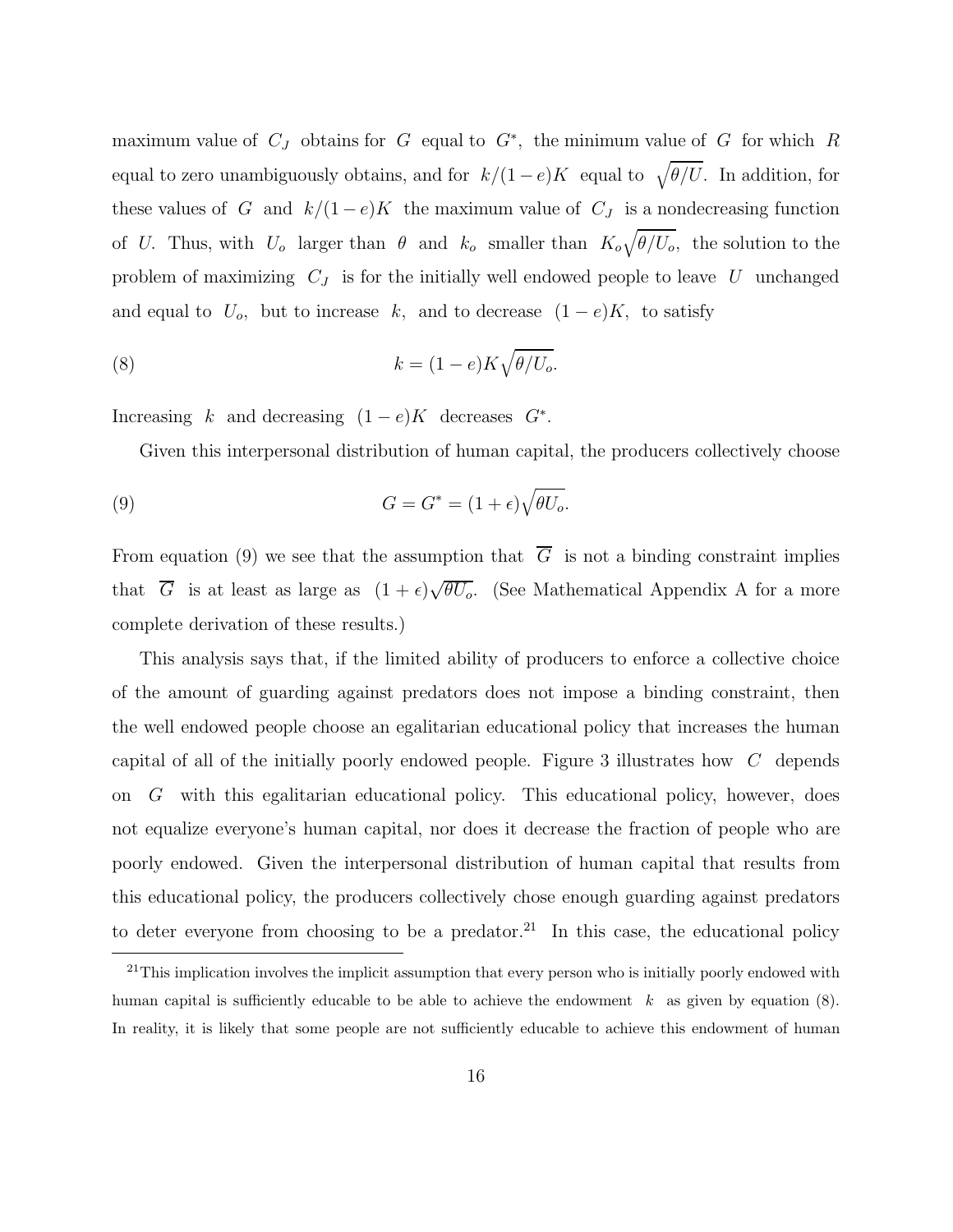that the well endowed people choose balances the marginal benefit of decreasing the cost of deterring predation by increasing the human capital of poorly endowed people with the marginal cost of increasing the human capital of poorly endowed people.

### **5. Educational Policy and The Ratio of Predators to Producers with Constrained Collective Choice of the Amount of Guarding**

Consider another country in which the limited ability of producers to enforce a collective choice of the amount of guarding against predators, as represented by  $\overline{G}$ , imposes a binding constraint. Specifically, assume that  $\overline{G}$  is smaller than  $(1+\epsilon)\sqrt{\theta U_o}$ , which is the choice of G derived in the preceding section, but also assume that  $\overline{G}$  is at least as large as  $(1 + \epsilon)\theta$ . Recall that  $(1 + \epsilon)\theta$  is the minimum value of G that would deter all of the well endowed people from choosing to be predators, and that it is also the value that  $G^*$  approaches as k approaches  $(1-e)K$ . In this country the well endowed people collectively choose the educational policy that maximizes  $C$ , given that the producers collectively choose  $G$  to maximize C and c, subject to the constraint  $G \leq \overline{G}^{22}$ 

Substituting equation (1) into equation (7) we find that, with U larger than  $\theta$ , the maximum value of  $C_J$ , subject to the constraint  $G \leq \overline{G}$ , obtains for  $k/(1-e)K$  equal to  $(1 + \epsilon)\theta/\overline{G}$  and for G equal to  $\overline{G}$ . With  $k/(1 - e)K$  equal to  $(1 + \epsilon)\theta/\overline{G}$ ,  $\overline{G}$  is

<sup>22</sup>This assumption implies that, although the limited ability of producers to enforce a collective choice of the amount of guarding against predators imposes a binding constraint, the well endowed people do not face a binding constraint on their ability to enforce their collective choice of an educational policy.A possible rationale for this assumption is that the collective choice of educational policy involves only the well endowed people, whereas the collective choice of the amount of guarding is more difficult because it involves all of the producers, who can include poorly endowed people in addition to well endowed people.

capital. The choice of  $G$  as given by equation (9) would not deter these insufficiently educable people from choosing to be predators.Accordingly, we should not take the implication that everyone is deterred from predation literally.We should expect that in reality, even with unconstrained collective choice of the amount of guarding and a educational policy that *attempts* to increase everyone's human capital to  $k$  as given by equation (8), some insufficiently educable people choose to be predators.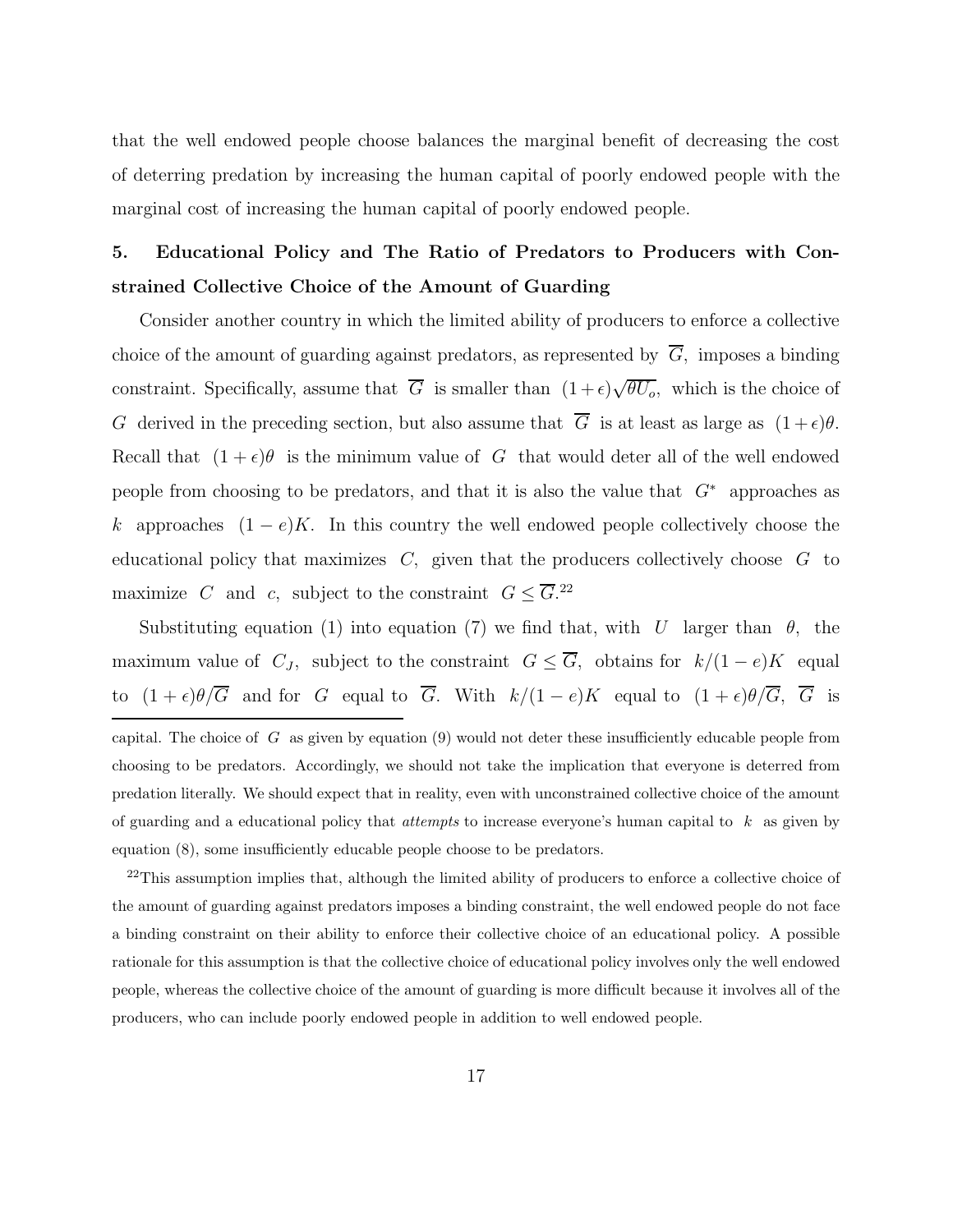equal to  $G^*$ . In addition, for these values of  $k/(1-e)K$  and G the maximum value of  $C_J$  is a nondecreasing function of U.

Thus, with  $U_o$  is larger than  $\theta$  and  $k_o$  smaller than  $K_o\sqrt{\theta/U_o}$ , the solution to the problem of maximizing  $C_J$  is for the well endowed people to leave U unchanged and equal to  $U_o$ , but to increase k, and to decrease  $(1-e)K$ , to satisfy

(10) 
$$
k = (1 - e)K(1 + \epsilon)\theta/\overline{G}.
$$

Given this interpersonal distribution of human capital, the producers collectively choose

$$
(11) \tG = \overline{G} = G^*.
$$

(See Mathematical Appendix B for a more complete derivation of these results.)

This analysis says that, given that the limited ability of producers to enforce a collective choice of the amount of guarding against predators imposes a binding constraint, but that producers can enforce a collective choice of guarding that is at least large enough to deter all of the well endowed people from choosing to be predators, the well endowed people choose an egalitarian educational policy that increases the human capital of all of the initially poorly endowed people sufficiently to make it possible, by setting  $G$  equal to  $\overline{G}$ , to deter everyone from choosing to be a predator.<sup>23</sup> Given this educational policy, the producers collectively chose the maximum amount of guarding against predators that they can enforce, and everyone is deterred from choosing to be a predator, as in the previous case in which  $\overline{G}$ was not a binding constraint.

<sup>&</sup>lt;sup>23</sup>Equation (10) implies that  $k/(1-e)K$  is an increasing function of  $\overline{G}$ . As  $\overline{G}$  approaches  $(1+\epsilon)\theta$ ,  $k/(1-e)K$  must approach one to make it possible to deter everyone from choosing to be a predator. In this case the educational policy that the well endowed people choose might come close to equalizing everyone's human capital.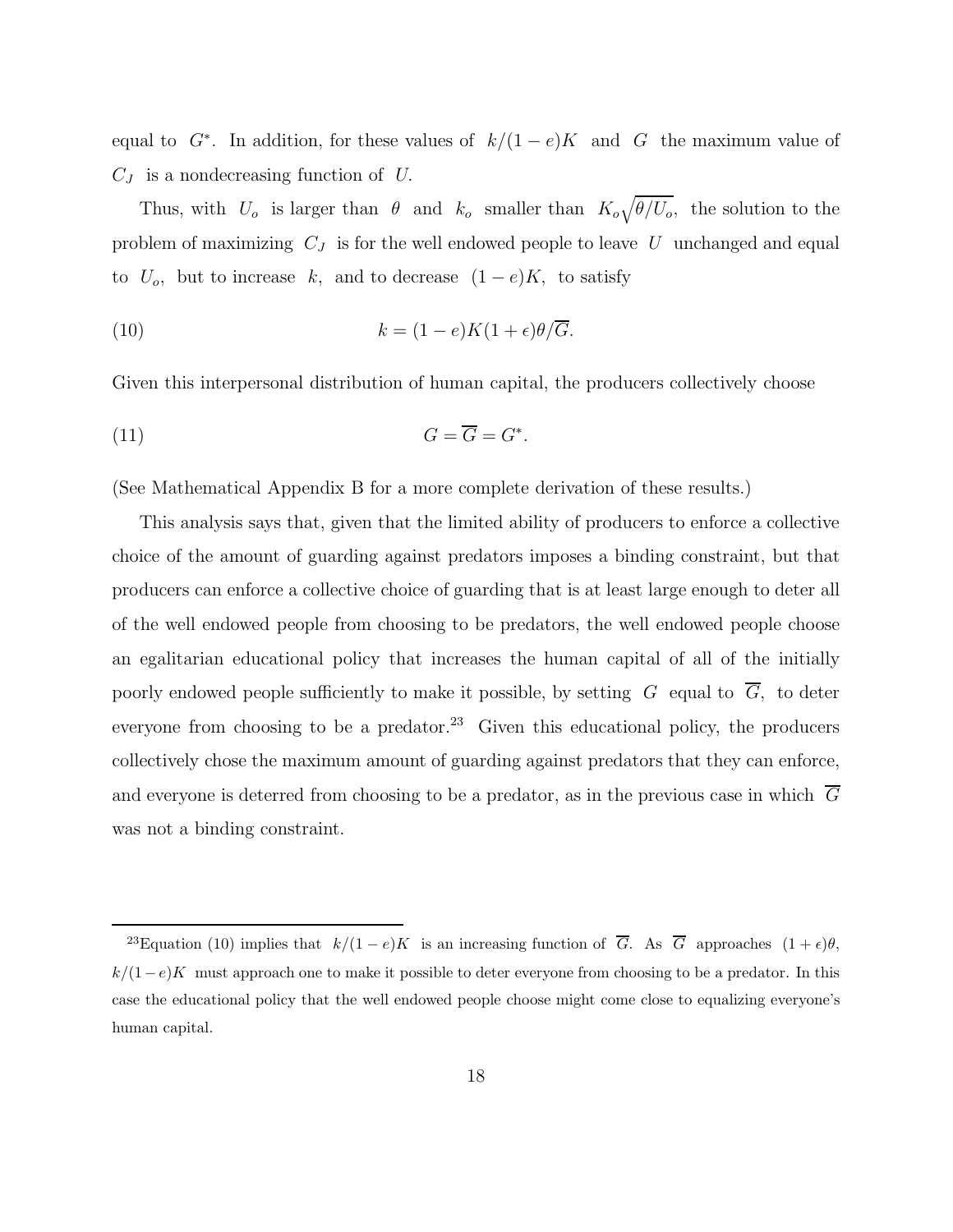### **6. The Ratio of Predators to Producers with Individual Choice of the Amount of Guarding**

Finally, consider a country in which  $\overline{G}$ , the maximum collective choice of G that producers can enforce, is smaller than  $(1 + \epsilon)\theta$ . In this country not only is  $\overline{G}$  a binding constraint, but, as we shall see,  $\overline{G}$  is not larger than the guarding ratio that producers would choose individually. Hence, in this country the strategic advantage of collective choice of guarding is lost.

In individually choosing the amount of guarding, each producer takes the choices of other people to be producers or predators as given. Thus,if a well endowed person chooses to be a producer, then he chooses G to maximize C, taking R as given, and if a poorly endowed person were to choose to be a producer, then he would choose  $G$  to maximize c, taking R as given.

To analyse the individual choice of  $G$  we substitute equation (2) into equations (3) and (4) and calculate the value of the ratio G that satisfies the conditions  $dC/dg = 0$  and  $dc/dg = 0$ . For both well endowed producers and poorly endowed producers this ratio is given by

$$
(12) \tG = \sqrt{\theta R}.
$$

Solving equations (6) and (12) for R, and assuming that the ratio  $k/\Omega_o$  is small relative to  $\theta$ , we find that the equilibrium ratio of predators to producers with individual choice of  $G$  is

(13) 
$$
R = max\{\theta, U\}.
$$

Equation (13) says that, if U, the ratio of poorly endowed people to well endowed people, is equal to or larger than  $\theta$ , then all of the poorly endowed people choose to be predators, and all of the well endowed people choose to be producers. Figure 4 illustrates the solution of equations (6) and (12) for U larger than  $\theta$ . Alternatively, if U were smaller than  $\theta$ ,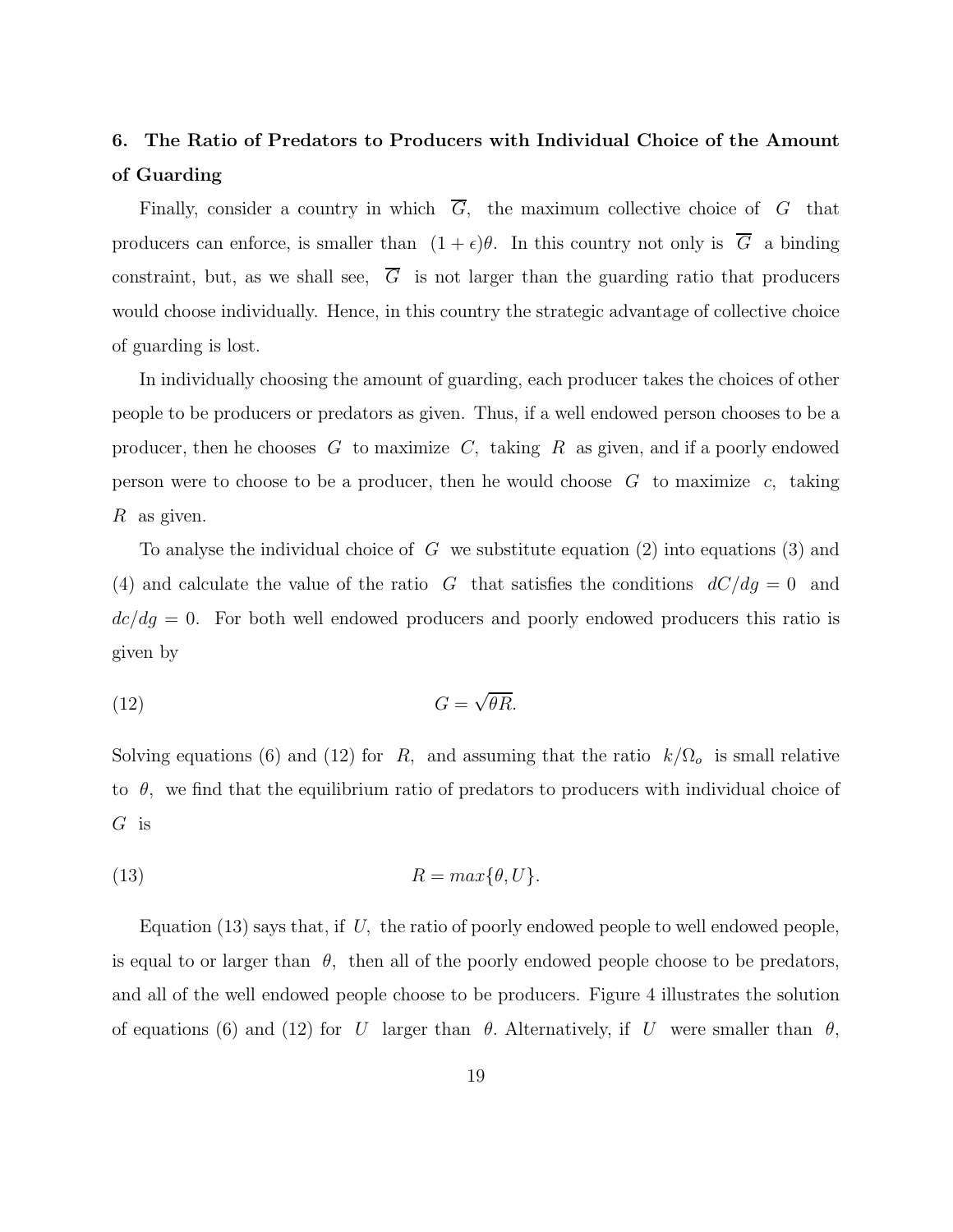then all of the poorly endowed people and some of the well endowed people would choose to be predators. In this equilibrium well endowed people would be indifferent between being producers and being predators. Figure 5 illustrates the solution of equations (6) and (12) for U smaller than  $\theta$ .<sup>24</sup>

With well endowed people either preferring to be producers or being indifferent between being producers and being predators the consumption of a well endowed person is equal to C. Substituting for p from equation (2) and for G and R from equations (12) and (13) into equation (3), we calculate the equilibrium value of  $C$ , denoted  $C_I$ , to be

(14) 
$$
C_I = \begin{cases} \frac{(1-e)K}{(1+\theta)^2} & \text{for } U \leq \theta \\ \frac{(1-e)K}{(1+\sqrt{\theta U})^2} & \text{for } U > \theta. \end{cases}
$$

Equation (14), together with equation (1), tells us how  $C_I$  depends on k and U.

#### **7. Educational Policy Given Individual Choice of the Amount of Guarding**

Assume again that the well endowed people make a collective choice of the fraction of their human capital to allocate to educating people who, because of either modest natural ability or ineffective nurturing or both, are initially poorly endowed with human capital. With individual choice of the amount of guarding the problem that the well endowed people

<sup>24</sup>More generally, solving equations (6) and (12) for R would yield

$$
R = \begin{cases} \theta & \text{for} \quad U \le \theta \\ U & \text{for} \quad \theta < U \le R_1 \\ R_1 & \text{for} \quad R_1 < U < R_2 \\ \{R_1, R_2, U\} & \text{for} \quad U \ge R_2, \end{cases}
$$

where  $R_1$  and  $R_2$  are the values of R that satisfy both  $R = (G - \theta \Omega_o/k)/(\theta \Omega_o/k - \theta)$ , from equation (6), and  $G = \sqrt{\theta R}$ , from equation (12). Such values of R would exist only if  $k/\Omega$ <sub>o</sub> were sufficiently large relative to  $\theta$ .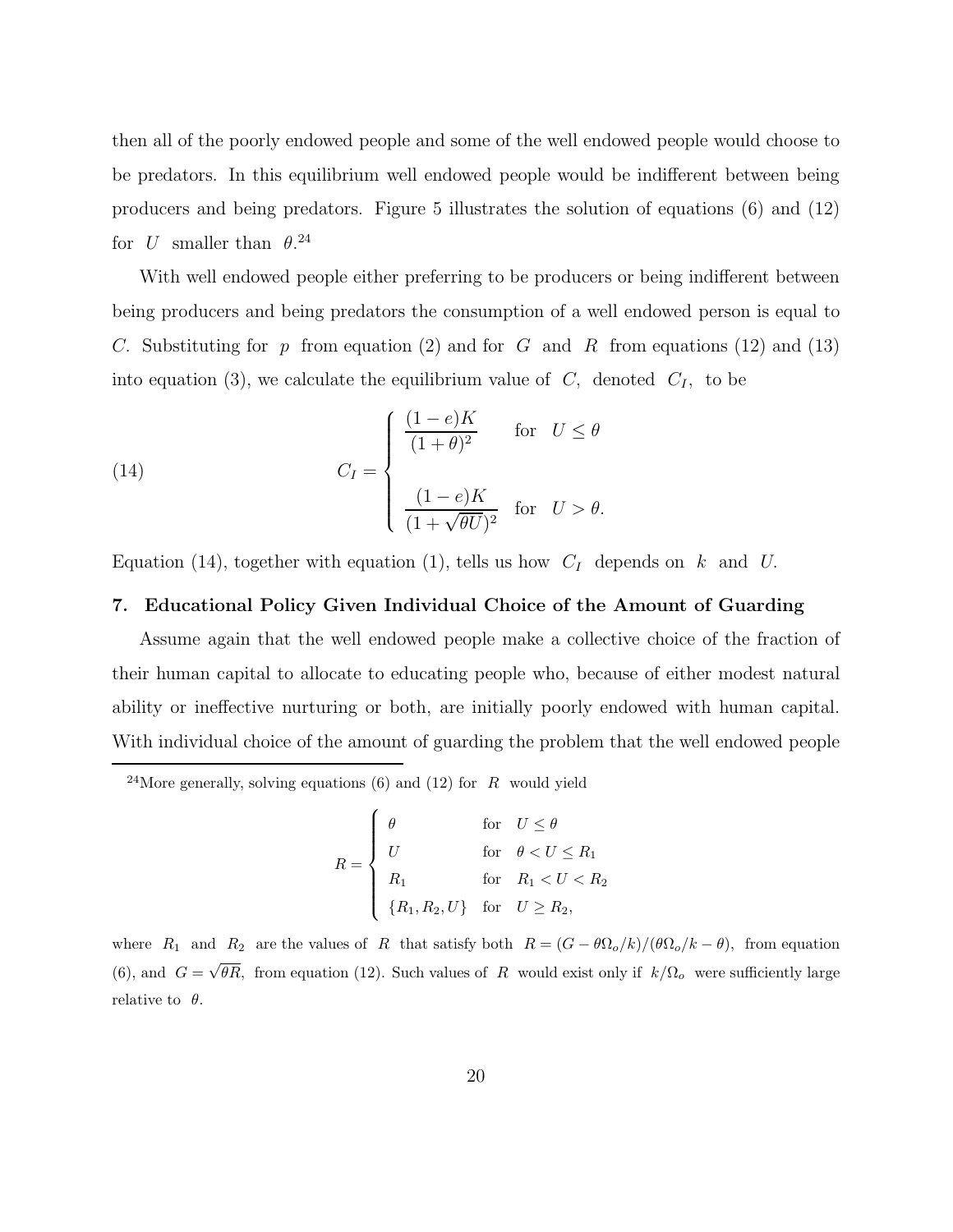solve is to choose k and U to maximize  $C_I$ , as given by equation (14), subject to  $k \geq k_o$ and  $U \leq U_o$ . Assume again that  $U_o$  is larger than  $\theta$ .

Substituting equation (1) into equation (14) we find that  $C_I$  is a decreasing function of k. This result obtains because increasing k would decrease  $(1-e)K$  without affecting R. Thus, part of the solution to the problem of maximizing  $C_I$  is for the well endowed people to leave k unchanged and equal to  $k_o$ .

We also find that, for U smaller than  $\theta$ ,  $C_I$  is an increasing function of U. This result obtains because, as R cannot be smaller than  $\theta$ , making U even smaller that  $\theta$  would decrease  $(1-e)K$  without affecting R.

Finally, we find that, for U larger than  $\theta$ ,  $C_I$  is a quasi-convex function of U. Specifically,  $C_I$  has a local maximum at U equal to  $\theta$ , has a local minimum at a value of U that is larger than  $\theta$ , and approaches a finite limit from below as U goes to infinity. If and only if U equal to  $\theta$  is not the global maximum, then there exists a value of U, denoted  $\hat{U}$ , such that  $C_I$  evaluated at any value of U larger than  $\hat{U}$  is larger than  $C_I$ evaluated at U equal to  $\theta$ . (Note that  $\hat{U}$ , if it exists, is larger than  $\theta$ .) Figures 6 and 7 depict the relation between  $C_I$  and U on the assumption that  $\hat{U}$  exists.

This analysis implies that the other part of the solution to the problem of maximizing  $C_I$  may or may not call for the well endowed people to use some of their human capital to decrease U. If  $\hat{U}$  exists and if  $U_o$  is as large as or larger than  $\hat{U}$ , as illustrated in Figure 6, then the well endowed people leave U unchanged and equal to  $U_o$ . In Figure 6 we see that decreasing U from  $U_o$  could only decrease  $C_I$ . In this case, the well endowed people do not choose to use any of their human capital to educate people who are initially poorly endowed. This result obtains because, with a small fraction of people who are initially well endowed, a given decrease in  $U$  would require that a large fraction of the human capital of the well endowed people be used for education.

Alternatively, either if  $\hat{U}$  does not exist or if  $U_o$  is smaller than  $\hat{U}$ , as illustrated in Figure 7, then to maximize  $C_I$  the well endowed people decrease U to make U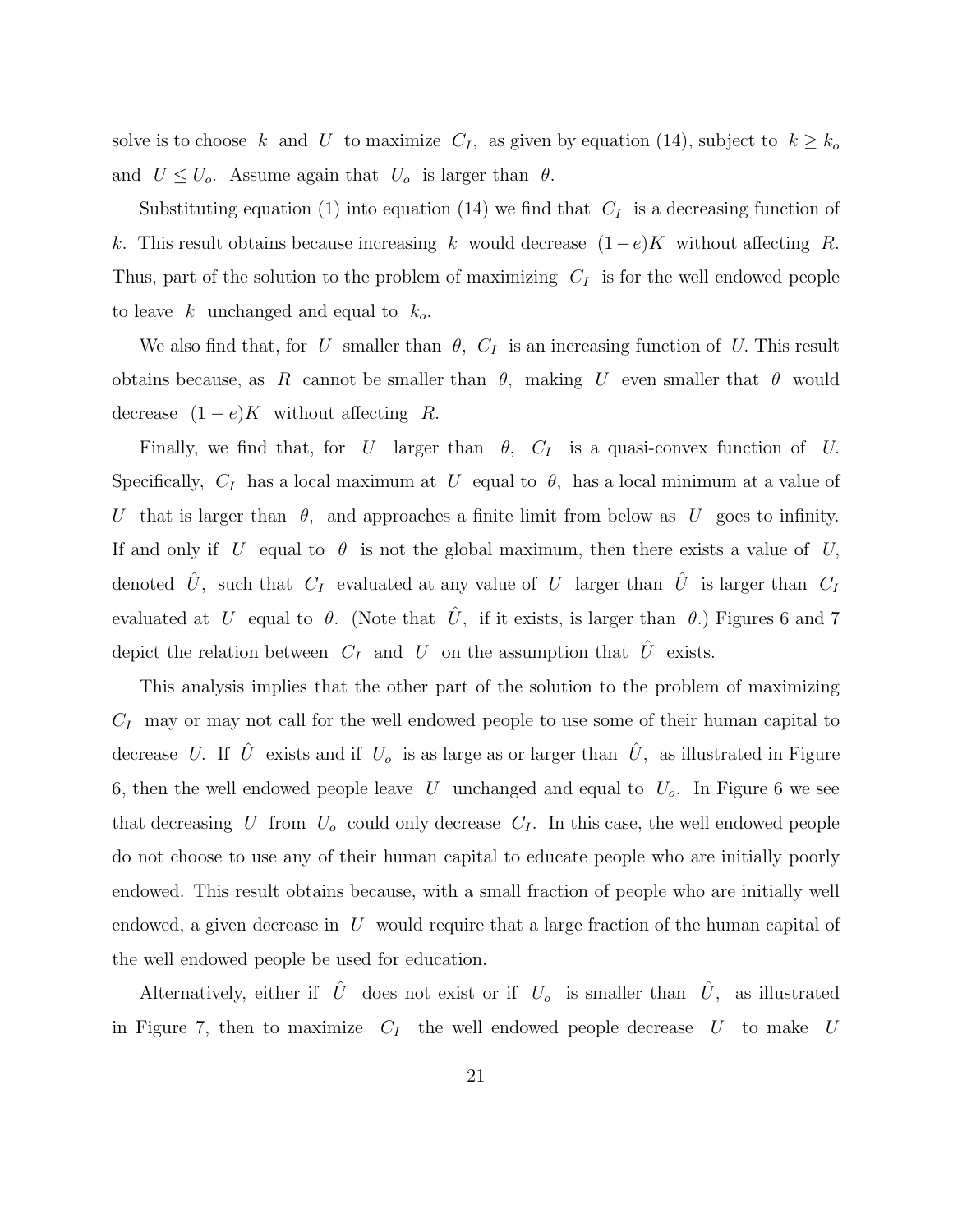equal  $\theta$ . In Figure 7 we see that U equal to  $\theta$  would yield the largest value of  $C_I$  for all values of  $U$  less than or equal to  $U<sub>o</sub>$ . In this case, the well endowed people choose to educate some of the initially poorly endowed people sufficiently to make them also well endowed, thereby decreasing the fraction of people who are poorly endowed, but leaving the remaining poorly endowed people with no more than their initial endowment of human capital. This elitist educational policy reduces  $R$ , the ratio of predators to producers, from  $U_0$  to  $\theta$ . Because of the producers' limited ability to enforce a collective choice of the amount of guarding, educational policy is directed towards decreasing the number of predators rather than facilitating the deterrence of predation.

#### **8. Summary**

Assuming that people can choose to be either producers or predators, we have found that well endowed people can maximize their own consumption by choosing collectively to use some of their human capital to educate people who, because of modest natural ability or ineffective nurturing or both, are initially poorly endowed with human capital. More importantly, we found that whether the well endowed people choose an egalitarian educational policy that increases the human capital of all of the poorly endowed people or an elitist educational policy that, if it has a redistributional component, only decreases the number of poorly endowed people without increasing the human capital of the remaining poorly endowed people depends on the ability of producers to enforce a collective choice of the amount of guarding against predators.

We considered three possible cases. In the first case, the limited ability of producers to enforce a collective choice of the amount of guarding does not impose a binding constraint. In the second case, the limited ability of producers to enforce a collective choice of the amount of guarding imposes a binding constraint, but this constraint is not tight enough to negate the strategic advantage of collective choice in taking into account the deterrent effect of guarding on the number of people who choose to be predators. In the third case,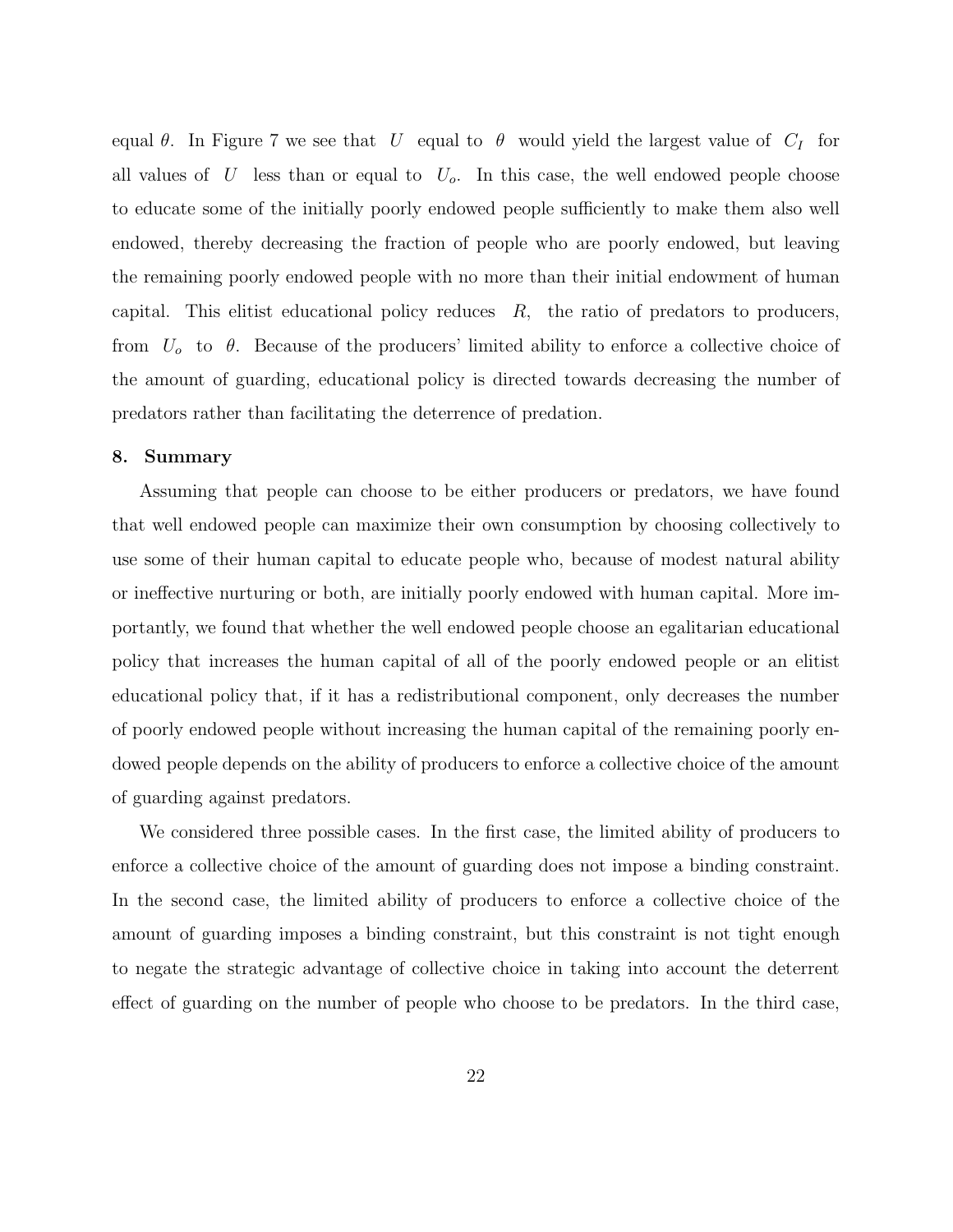the producers' ability to enforce a collective choice of the amount of guarding is so limited that the strategic advantage of collective choice is lost.

We found that in the first two cases the well endowed people maximize their own consumption by choosing an egalitarian educational policy that by increasing the human capital of all of the poorly endowed people either decreases the cost of deterring predation or makes deterrence possible. In contrast, in the third case producers, or small subsets of producers, individually choose the amount of human capital to allocate to guarding. Importantly, an individual producer, or small subset of producers, takes the choices of other people to be either predators or producers as given, ignoring the deterrent effect of guarding on the number of people who choose to be predators. We found that in this case the well endowed people maximize by their own consumption by choosing an elitist educational policy that, if it has a redistributional component, decreases the number of poorly endowed people and, thereby, decreases the number of predators.

Applying this theory, we contrast two sets of countries. One set includes Western European countries and some East Asian countries, like Japan, Korea, Singapore, and Taiwan, that seem to provide historical examples of collective choice of the amount of guarding against predators, and in which, as a result, the amount of guarding has been sufficient to deter most, if not all, low-skilled predatory activities like burglary, robbery, and kidnapping. Our theory leads us to expect these countries to have egalitarian educational policies that provide even relatively poorly endowed people with a good education. The other set includes countries in South America, Africa, and Asia, including the Philippines, and, perhaps, also the United States, that seem to provide historical examples of individual choice of the amount of guarding against predators. Our theory leads us to expect these countries to have elitist educational policies that give some people an excellent education and other people little or no effective education. As we have noted, these implications seem to be consistent with the facts about differences across countries in educational policy.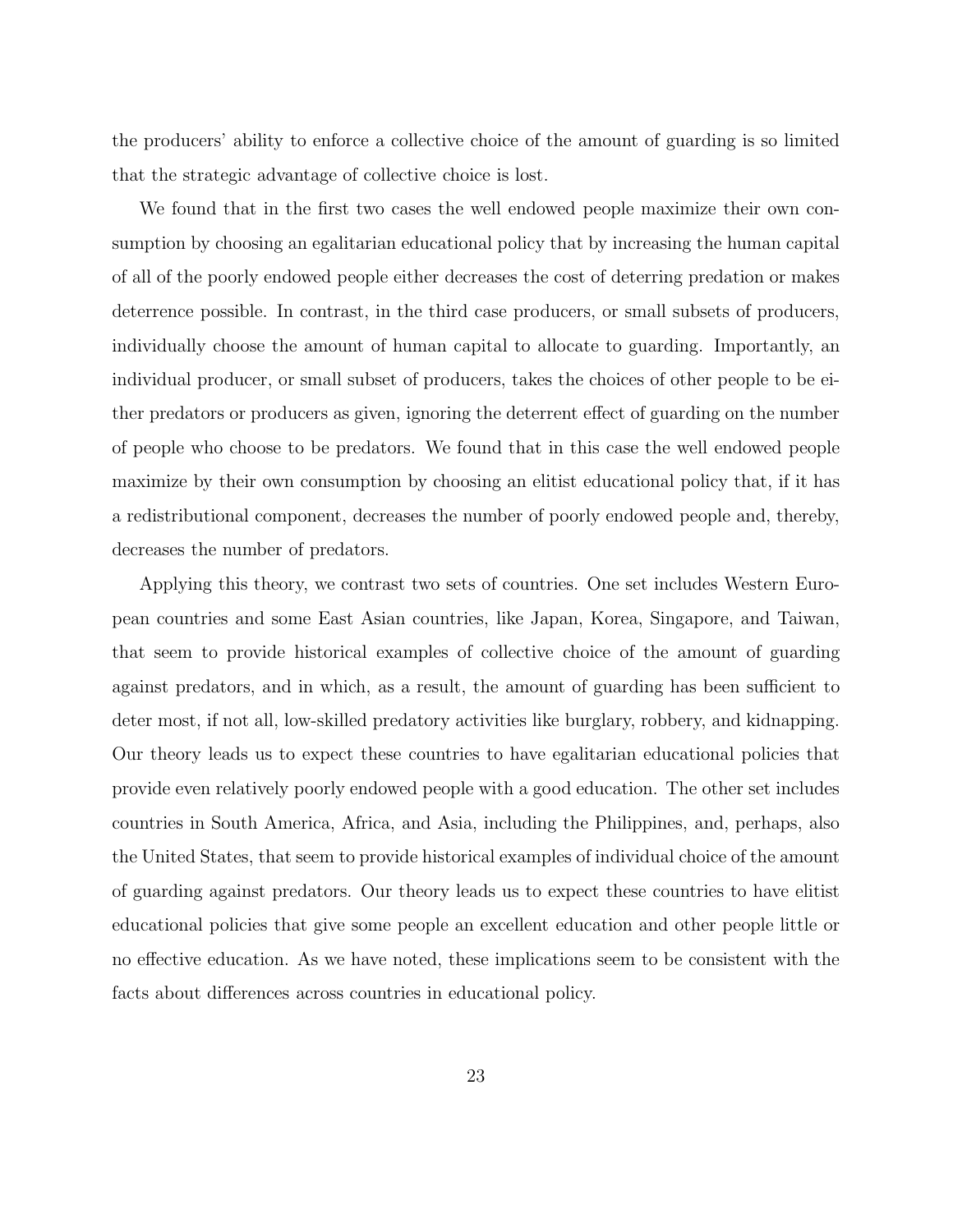### **Mathematical Appendices**

### **A. Educational Policy Given Unconstrained Collective Choice of the Amount of Guarding**

Let  $C_J^*$  denote the global maximum of  $C_J$  subject to the constraints  $k_o \leq k \leq \Omega_o$ and  $0 \leq U \leq U_o$ . We find the values of k and U associated with  $C_J^*$  by comparing the three possible local maxima, as given by equation  $(7)$ , each maximized with respect to U and k.

1. Substituting equation  $(1)$  into the first row of equation  $(7)$ , we find that the local maximum for C at  $G = (1 + \epsilon)\theta(1 - e)K/k$  is maximized with  $U = U_o$  and

$$
k = \min\{\frac{\sqrt{1+\epsilon} (1+U_o)}{U_o + \sqrt{U_o/\theta}}, 1\} \ \Omega_o,
$$

or, equivalently,  $k/(1-e)K = \min\{\sqrt{\theta/U_o}, 1\}$ . The resulting value of C, denoted  $C<sup>I</sup>$ , is

$$
C^{I} = \begin{cases} \frac{\Omega_{o}}{1 + (1 + \epsilon)\theta} & \text{for } U_{o} \leq \theta \\ \frac{\Omega_{o}(1 + U_{o})}{(1 + \sqrt{\theta U_{o}})[1 + \sqrt{(1 + \epsilon)\theta U_{o}}]} & \text{for } U_{o} > \theta. \end{cases}
$$

2. Substituting equation  $(1)$  into the second row of equation  $(7)$ , we find that the local maximum of C at  $G = \sqrt{\theta U}$ , if it exists, is maximized either with  $U = (1 + \epsilon)\theta$  and  $k = k_o$  or with  $U = U_o$  and  $k = k_o$ . The resulting value of C, denoted  $C^{II}$ , is either

$$
C^{II} = \frac{[1 + (1 + \epsilon)\theta]\Omega_o - (1 + \epsilon)\theta k_o}{(1 + \theta\sqrt{1 + \epsilon})^2}
$$
 with  $U = (1 + \epsilon)\theta$  and  $k = k_o$ 

or

$$
C^{II} = \frac{(1 + U_o)\Omega_o - U_o k_o}{(1 + \sqrt{\theta U_o})^2} \text{ with } U = U_o \text{ and } k = k_o.
$$

3. Substituting equation (1) into the third row of equation  $(7)$ , we find that the local maximum of C at  $G = (1 + \epsilon)\theta$ , if it exists, is maximized with  $U = 0$ . The resulting maximized value of C, denoted  $C^{III}$ , is  $C^{III} = \Omega_o/[1 + (1 + \epsilon)\theta]$ .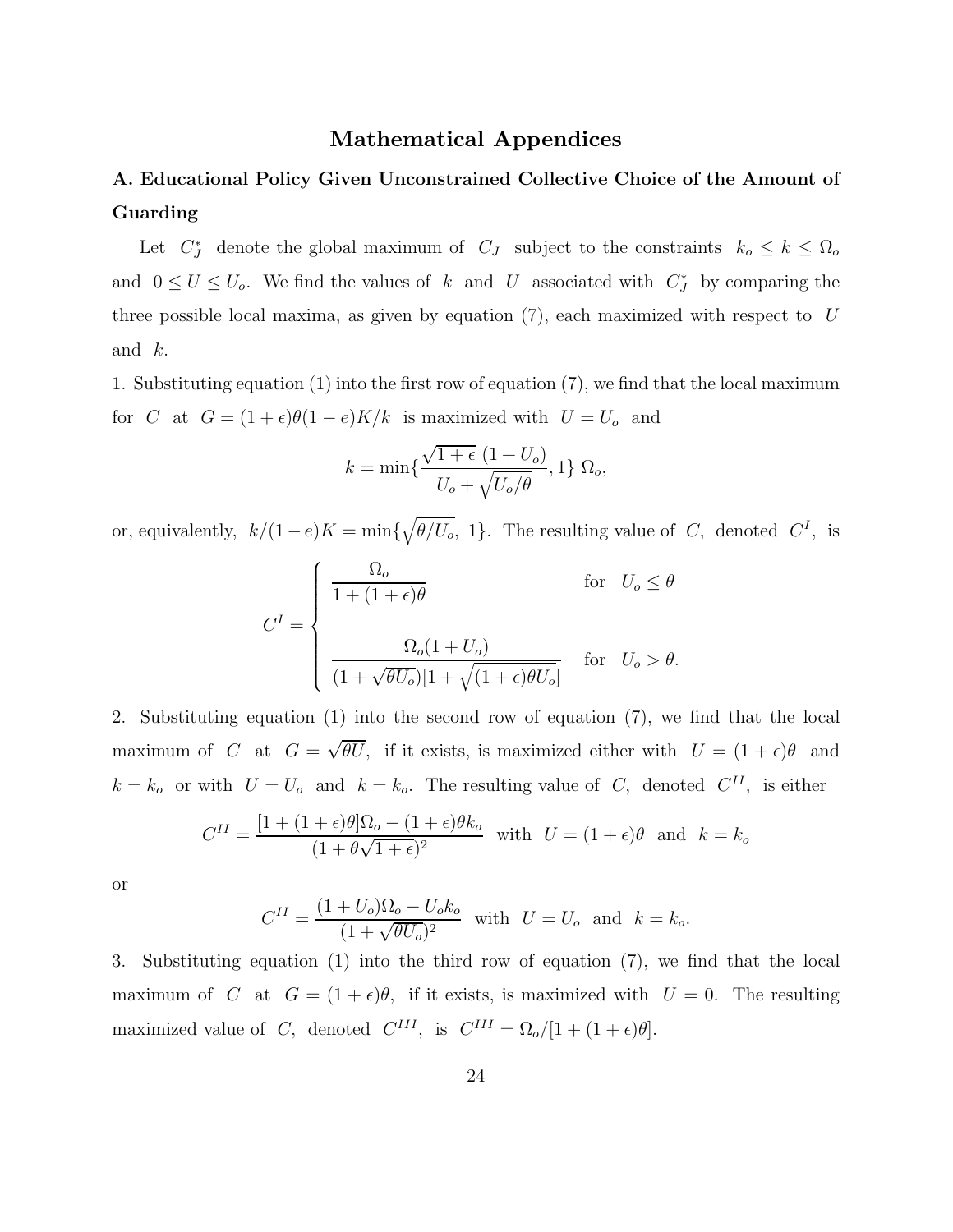We can easily see that, if  $U_o > \theta$ , then  $C^I > C^{II}$  and  $C^I > C^{III}$ , regardless of whether  $C^{II}$  occurs with  $U = (1 + \epsilon)\theta$  or  $U = U_o$ . Thus,  $C_J^*$  is associated with  $U = U_o$ and with  $k$  and  $G$  as given by equations (8) and (9).

## **B. Educational Policy With Constrained Collective Choice of the Amount of Guarding**

Let  $\overline{C}_J$  denote the global maximum of  $C_J$  subject to the constraint  $G \leq \overline{G}$  and subject to the constraints  $k_o \le k \le \Omega_o$ , and  $0 \le U \le U_o$ . Assume that  $U_o > \theta$  and  $(1+\epsilon)\theta \leq \overline{G} < (1+\epsilon)\sqrt{\theta U_o}$ . Again, we find the values of k and U associated with  $\overline{C}_J$  by comparing the three possible local maxima, as given by equation  $(7)$ , each maximized with respect to  $U$  and  $k$ .

1. Although the value of  $G$  associated with the maximization of the first row of equation (7) with respect to U, k, and G does not satisfy the constraint  $G \leq \overline{G}$ , by substituting equation (1) into  $G = (1 + \epsilon)\theta(1 - e)K/k$  and rewriting the constraint  $G \leq \overline{G}$  as  $(1 + \epsilon)\theta[\Omega_o + U(\Omega_o - k)]/k \leq \overline{G}$ , we see that the binding constraint of  $\overline{G}$  can be satisfied at  $G = (1 + \epsilon)\theta(1 - e)K/k$  either by decreasing U or by increasing k. Because both decreasing U and increasing k reduces the value of C at  $G = (1 + \epsilon)\theta(1 - e)K/k$  from the unconstrained maximum, the constrained maximum would occur with the constraint  $G \leq \overline{G}$  satisfied as an equality. Substituting  $G = \overline{G} = (1 + \epsilon)\theta(1 - e)K/k$  into the first row of equation (7), we find that, with the constraint  $G \leq \overline{G}$  satisfied as an equality, the local maximum for C at  $G = (1 + \epsilon)\theta(1 - e)K/k$  is  $C = k\overline{G}/(1 + \epsilon)\theta(1 + \overline{G})$ . This local maximum for  $C$  is maximized with the largest value of  $k$  that satisfies the constraints  $U \leq U_o$ ,  $k \leq \Omega_o$ , and  $G = \overline{G}$ . Thus, this local maximum for C is maximized with  $U = U_o$ and

$$
k = \frac{(1+\epsilon)\theta(1+U_o)\Omega_o}{(1+\epsilon)\theta U_o + \overline{G}},
$$

or, equivalently,  $k = (1 - e)K(1 + \epsilon)\theta/\overline{G} > \sqrt{\theta/U_o}$ . The resulting value of C, denoted  $\overline{C}^I$ ,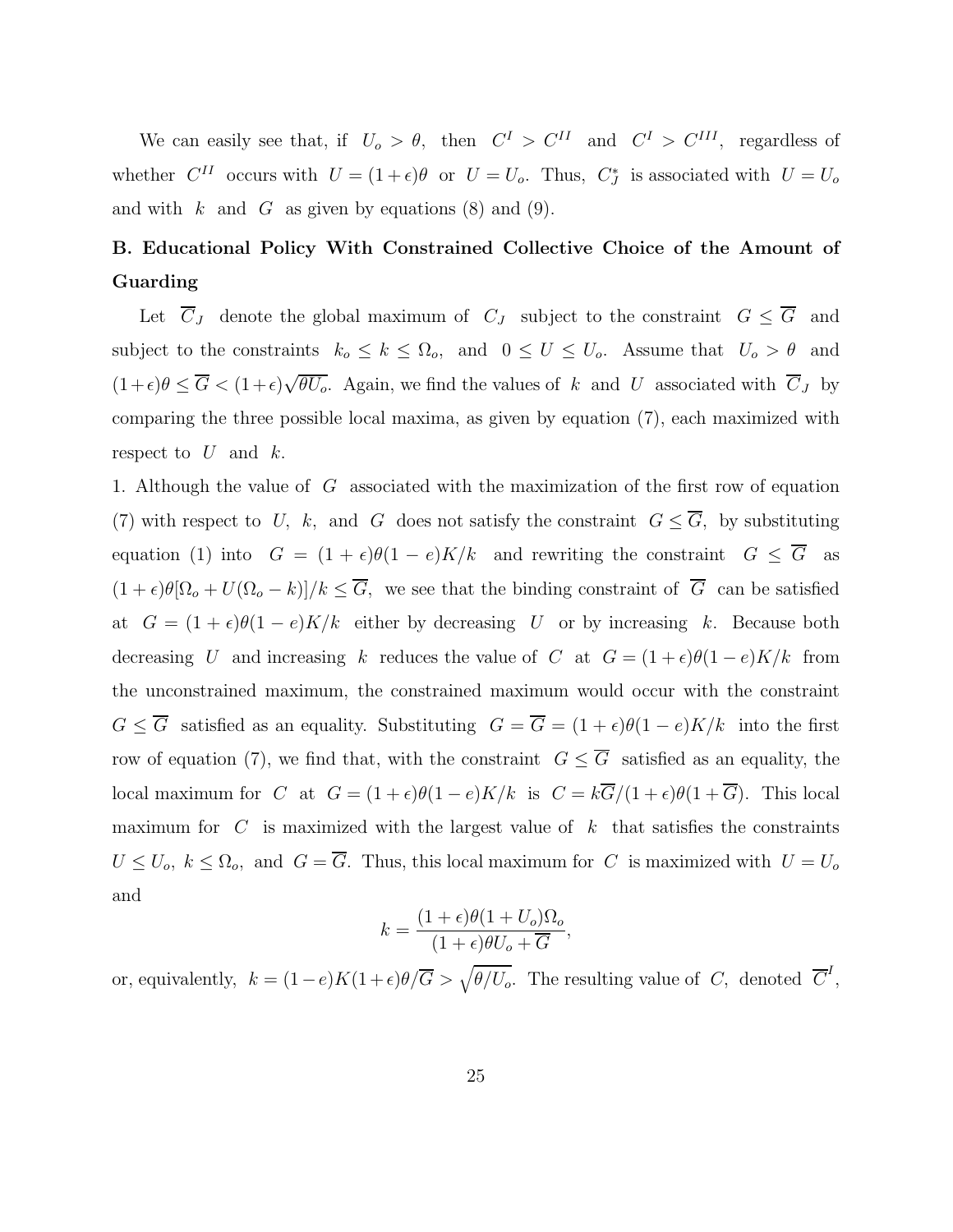is

$$
\overline{C}^{I} = \frac{\overline{G}(1+U_{o})\Omega_{o}}{(1+\overline{G})[(1+\epsilon)\theta U_{o} + \overline{G}]}
$$

.

2. Similarly, although  $G = \sqrt{\theta U_o}$  does not satisfy the constraint  $G \leq \overline{G}$ , this constraint can be satisfied by decreasing  $U$ . In this case, because decreasing  $U$  decreases the value of C at  $G = \sqrt{\theta U}$  from the unconstrained maximum, the constrained maximum would occur with the constraint  $G \leq \overline{G}$  satisfied as an equality. The value of  $G$  associated with  $U = (1+\epsilon)\theta$  satisfies the constraint  $G \leq \overline{G}$ . Substituting  $G = \overline{G} = \sqrt{\theta U}$  and equation (1) into the second row of equation (7), we find that, with the constraint  $G \leq \overline{G}$  satisfied as an equality, the local maximum for C at  $G = \sqrt{\theta U}$  is maximized either with  $U = (1 + \epsilon)\theta$ and  $k = k_o$  or with  $U = \overline{G}^2/\theta$  and  $k = k_o$ . The resulting value of C, denoted  $\overline{C}^{II}$ , is either

$$
\overline{C}^{II} = \frac{[1 + (1 + \epsilon)\theta]\Omega_o - (1 + \epsilon)\theta k_o}{(1 + \theta\sqrt{1 + \epsilon})^2} \text{ with } U = (1 + \epsilon)\theta \text{ and } k = k_o
$$

or

$$
\overline{C}^{II} = \frac{(1 + \overline{G}^2/\theta)\Omega_o - \overline{G}^2 k_o/\theta}{(1 + \overline{G})^2} \text{ with } U = \overline{G}^2/\theta \text{ and } k = k_o.
$$

3. The constraint  $G \leq \overline{G}$  is not binding for the maximization of the local maximum for C at  $G = (1 + \epsilon)\theta$ . As in the previous section, the local maximum for C at  $G = (1 + \epsilon)\theta$ , if it exists, is maximized with  $U = 0$  and  $C^{III} = \Omega_o/[1 + (1 + \epsilon)\theta]$ .

We can easily confirm that  $\overline{C}^I > \overline{C}^{II}$  and  $\overline{C}^I > C^{III}$ , regardless of whether  $\overline{C}^{II}$ occurs with  $U = (1 + \epsilon)\theta$  or  $U = \overline{G}^2/\theta$ . Thus,  $\overline{C}_J$  is associated with  $U = U_o$  and k and  $G$  as given by equations (10) and (11).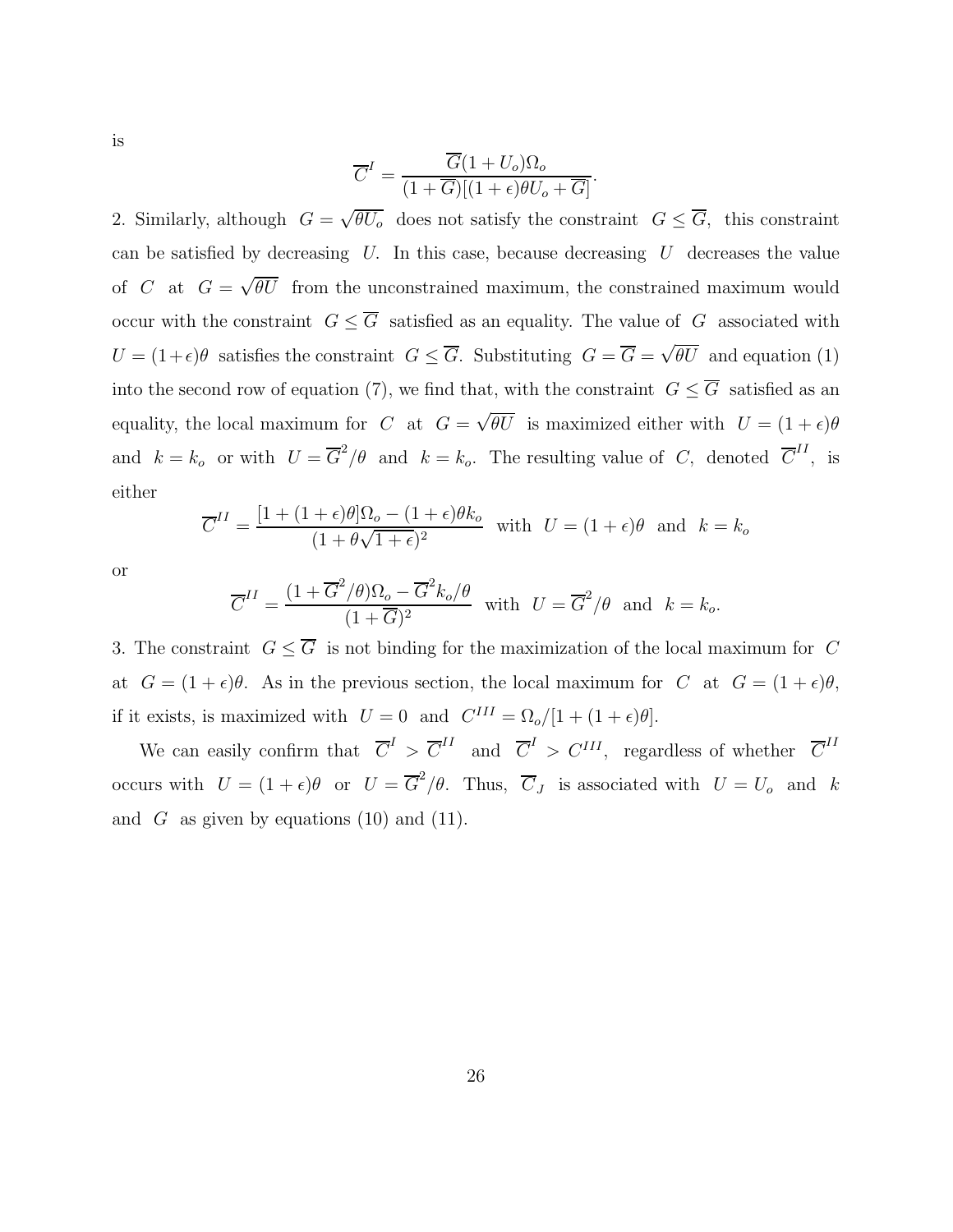#### **References**

- Alesina, Alberto, Baqir, Reza, and Easterly, William. "Public Goods and Ethnic Divisions", unpublished, March 1997.
- Annett, Anthony M. "Ethnic and Religious Division, Political Instability, and Government Consumption", unpublished, November 1997.
- Barrett, David B., ed. World Christian Encyclopedia : A Comparative Study of Churches and Religions in the Modern World, AD 1900-2000, New York: Oxford University Press, 1982.
- Bourguignon, François and Verdier, Thierry. "Oligarchy, Democracy, Inequality, and Growth," unpublished, November 1966.
- Deininger, Klaus and Squire, Lyn. "A New Data Set Measuring Income Inequality", World Bank Economic Review, 10, September 1996, 565-591.
- De Gregorio, Josè and Lee, Jong-Wha. "Education and Income Distribution: New Evidence From Cross-Country Data", unpublished, 1999.
- Easterly, William and Levine, Ross. "Africa's Growth Tragedy: Policies and Ethnic Divisions", *Quarterly Journal of Economics, 112*, November 1997, 1203-1250.
- Fernandez, Raquel and Rogerson, Richard. "On the Political Economy of Education Subsidies", Review of Economic Studies, 62, April 1995, 249-262.
- Grossman, Herschel I. "Production, Appropriation, and Land Reform," American Economic Review, 84, June 1994, 705–712.
- Grossman, Herschel I. "Robin Hood and the Redistribution of Property Income," European Journal of Political Economy, 11, September 1995, 399–410.
- Grossman, Herschel I. and Kim, Minseong. "Swords or Plowshares? A Theory of the Security of Claims to Property," Journal of Political Economy, 103, December 1995, 1275-1288.
- Grossman, Herschel I. and Kim, Minseong. "Predation, Efficiency, and Inequality," unpub-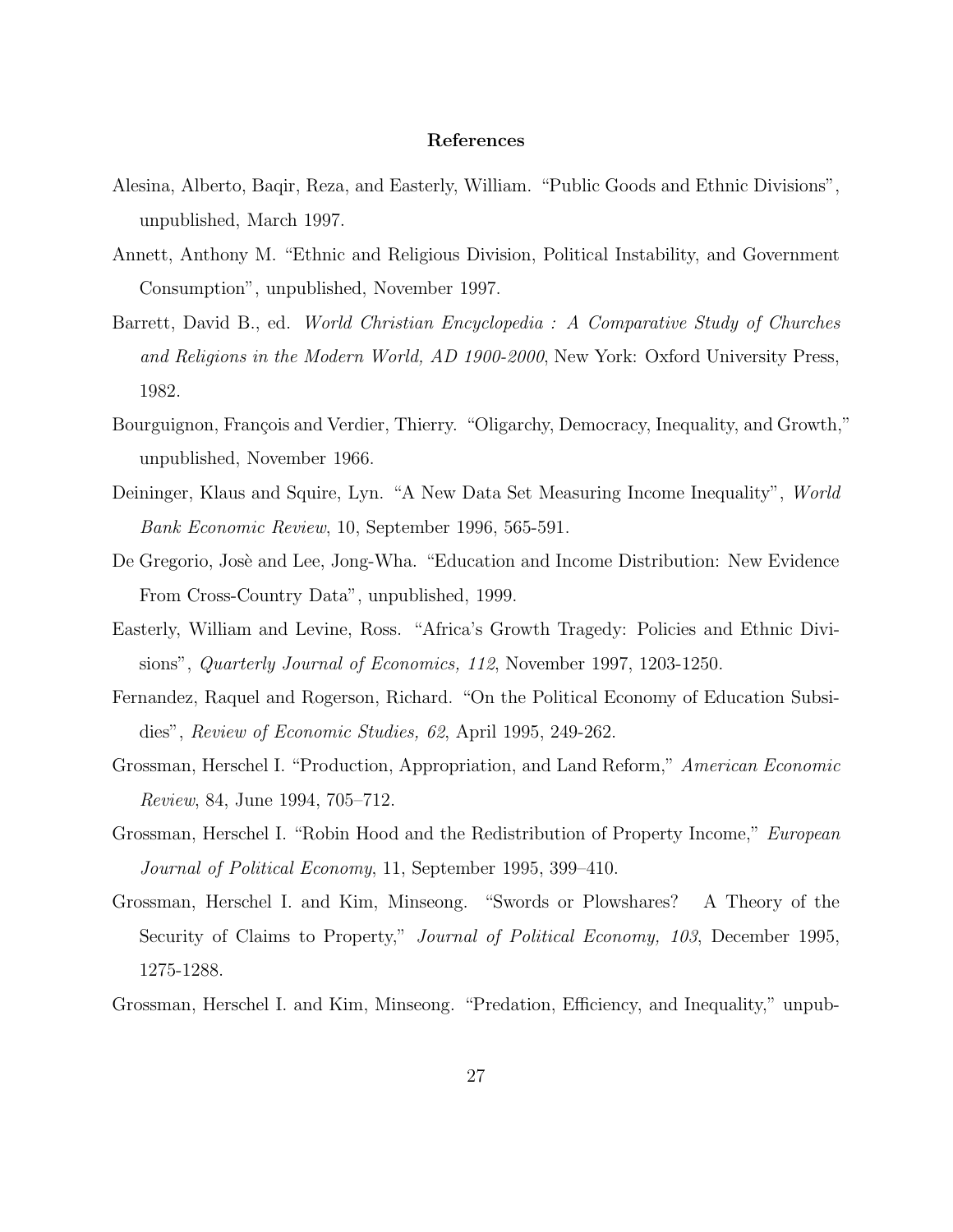lished, July 1999.

- Grossman, Herschel I. and Kim, Minseong. "Predators, Moral Decay, and Moral Revivals," European Journal of Political Economy, forthcoming,2000.
- Mauro, Paolo. "Corruption and Growth", *Quarterly Journal of Economics*, 110, August 1995,681-712.
- OECD. Education at a Glance: OECD Indicators,1997.
- Usher, Dan. "Theft as a Paradigm for Departures from Efficiency," Oxford Economic Papers, 39, June 1987, 235-252; reprinted as Chapter III in Dan Usher, The Welfare Economics of Markets, Voting and Predation,Ann Arbor: The University of Michigan Press,1992.
- Usher, Dan. "Education As a Deterrent to Crime," Canadian Journal of Economics, 30, May 1997, 367-384.
- World Bank, Social Indicators of Development,1993.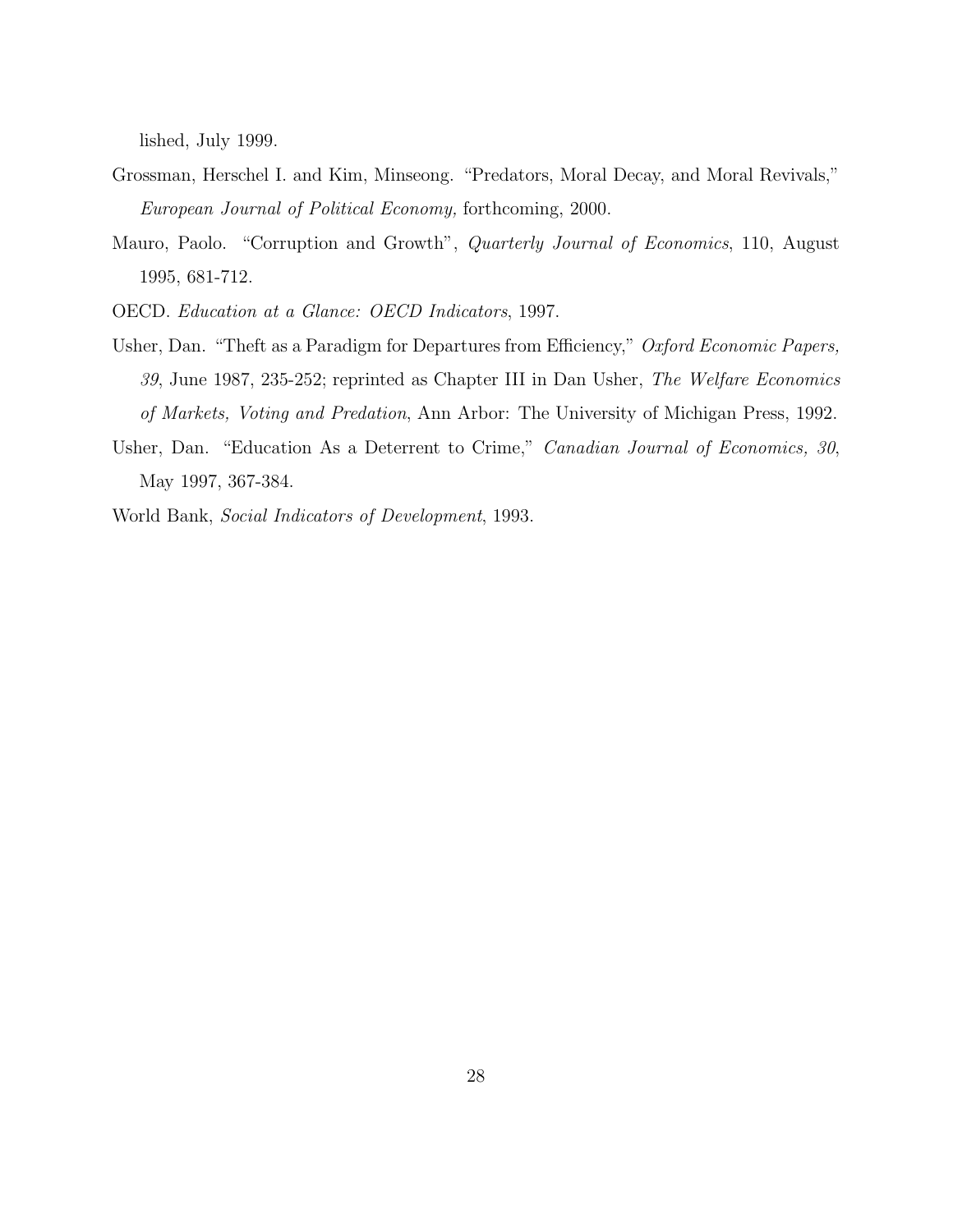

Figure 1: The Choice to be a Producer or a Predator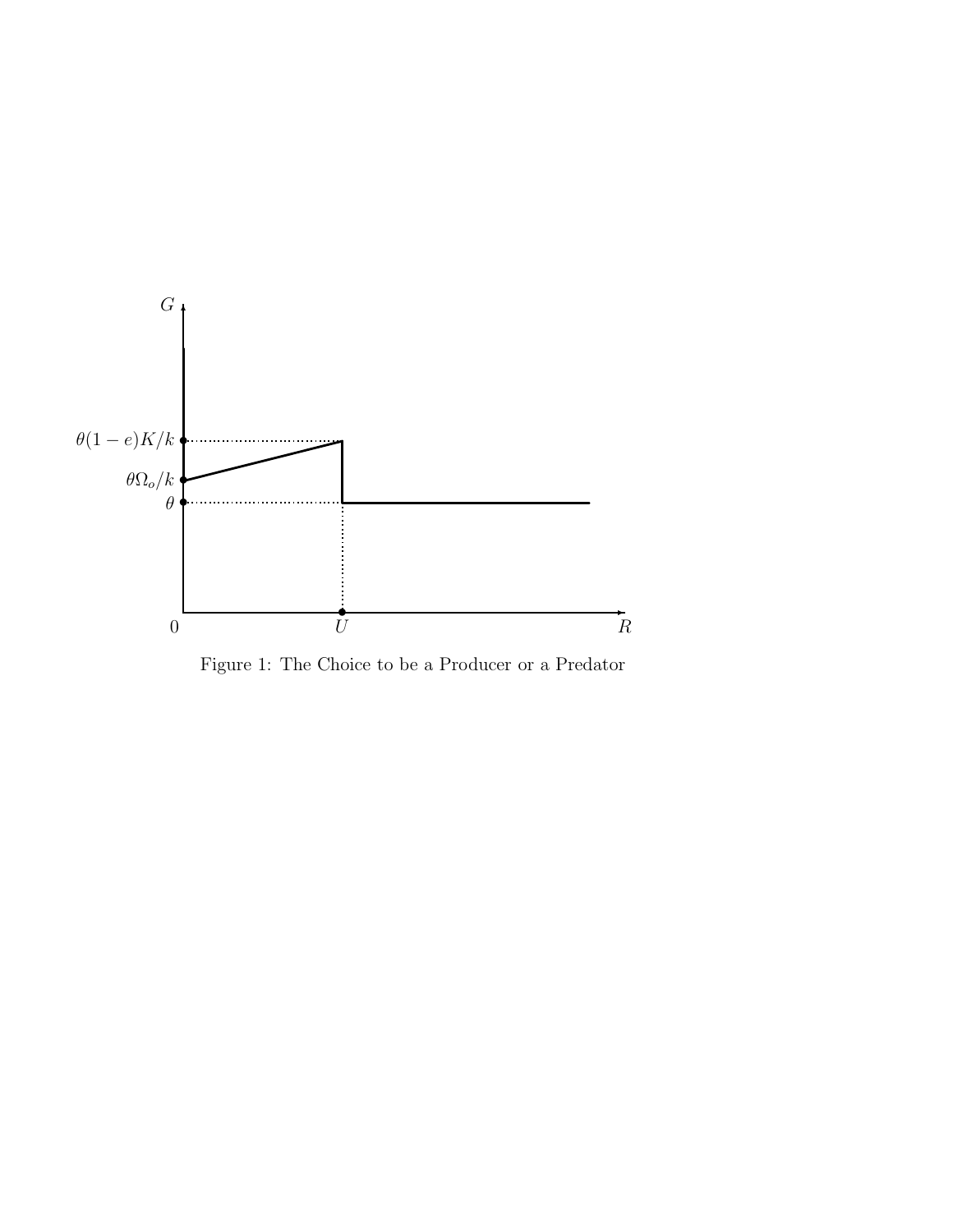

Figure 2: Guarding and Consumption with the Initial Interpersonal Distribution of Human Capital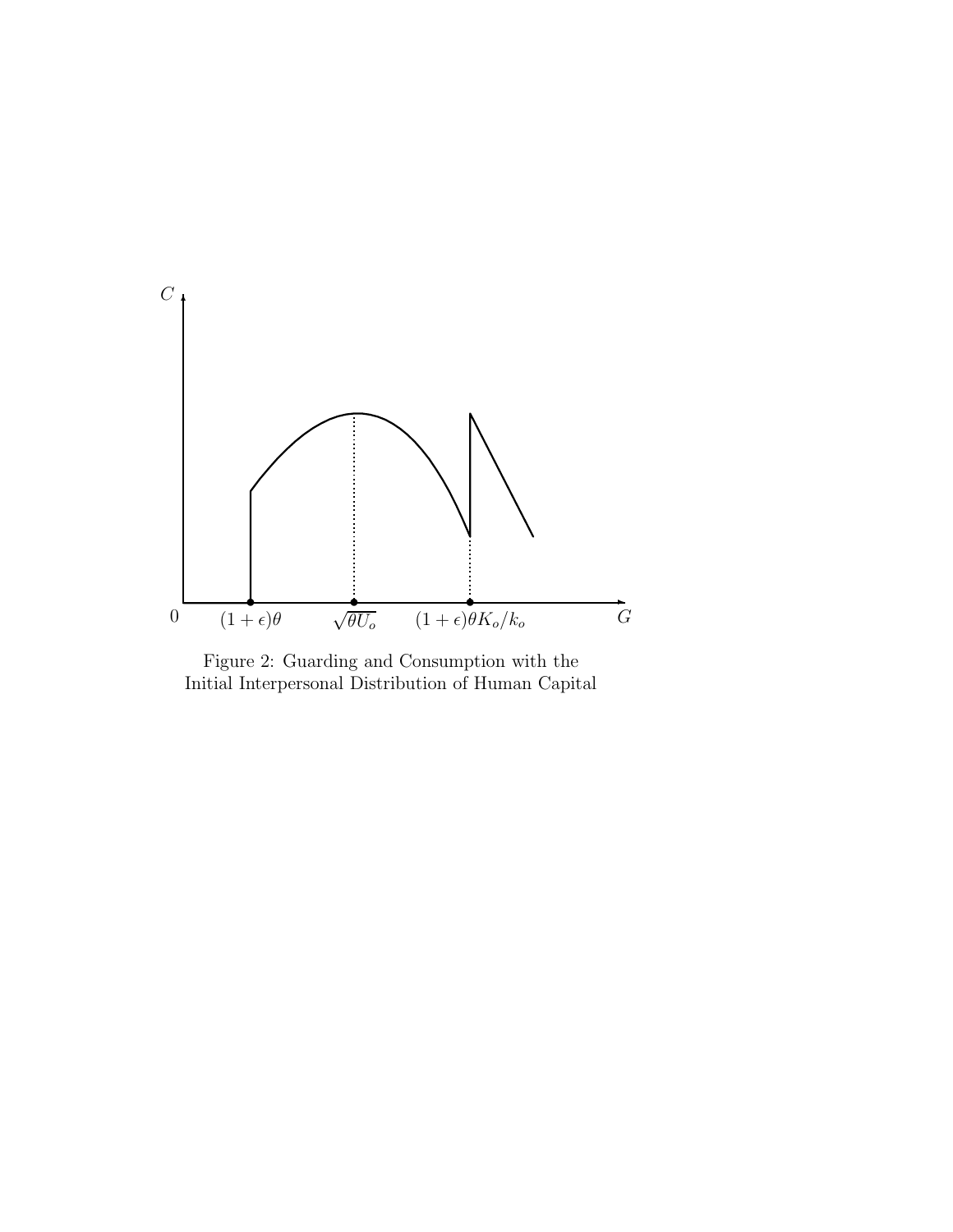

Figure 3: Guarding and Consumption with an Egalitarian Educational Policy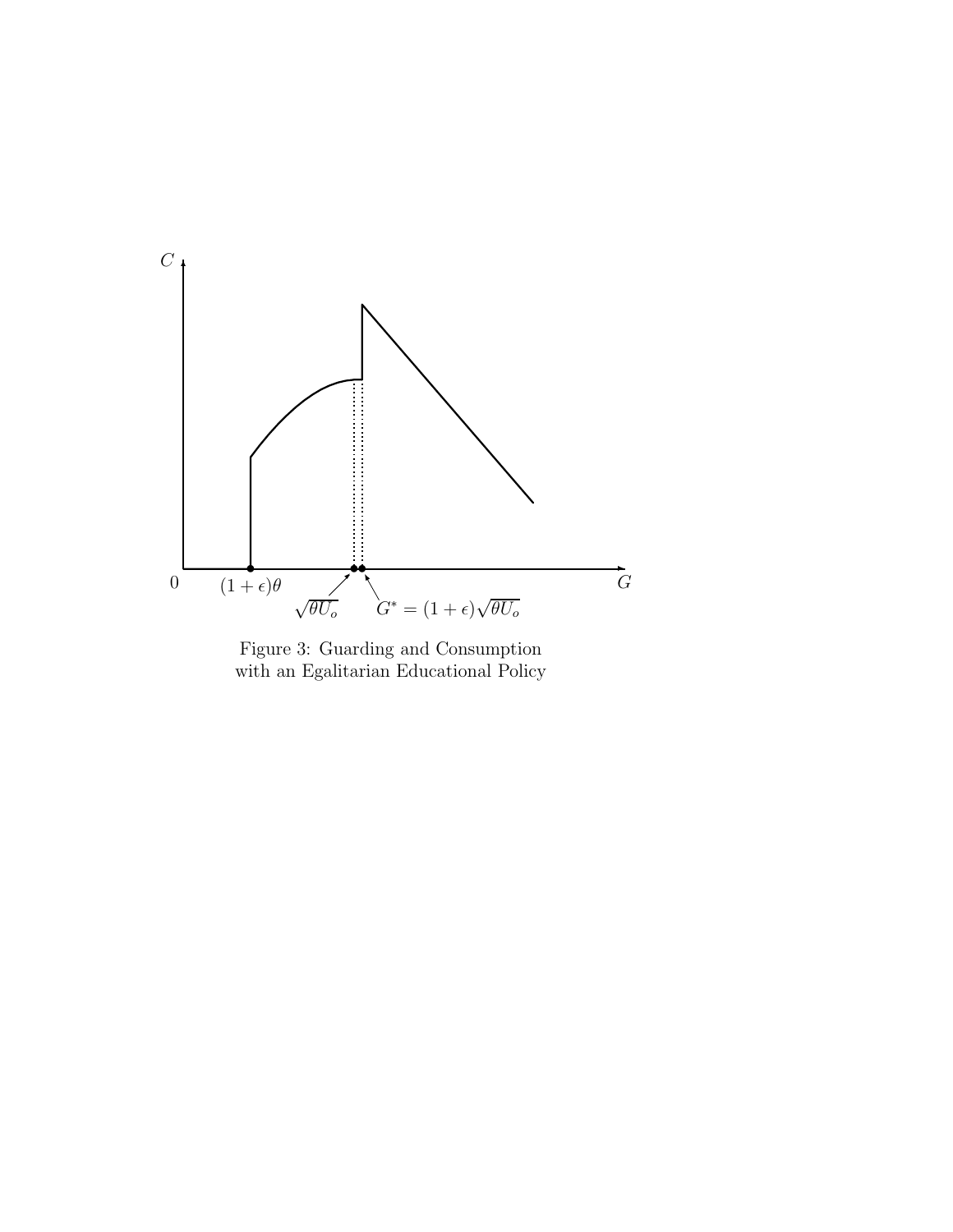

Figure 4: Individual Choice of Guarding with  $R = U > \theta$ 



Figure 5: Individual Choice of Guarding with  $R = \theta > U$